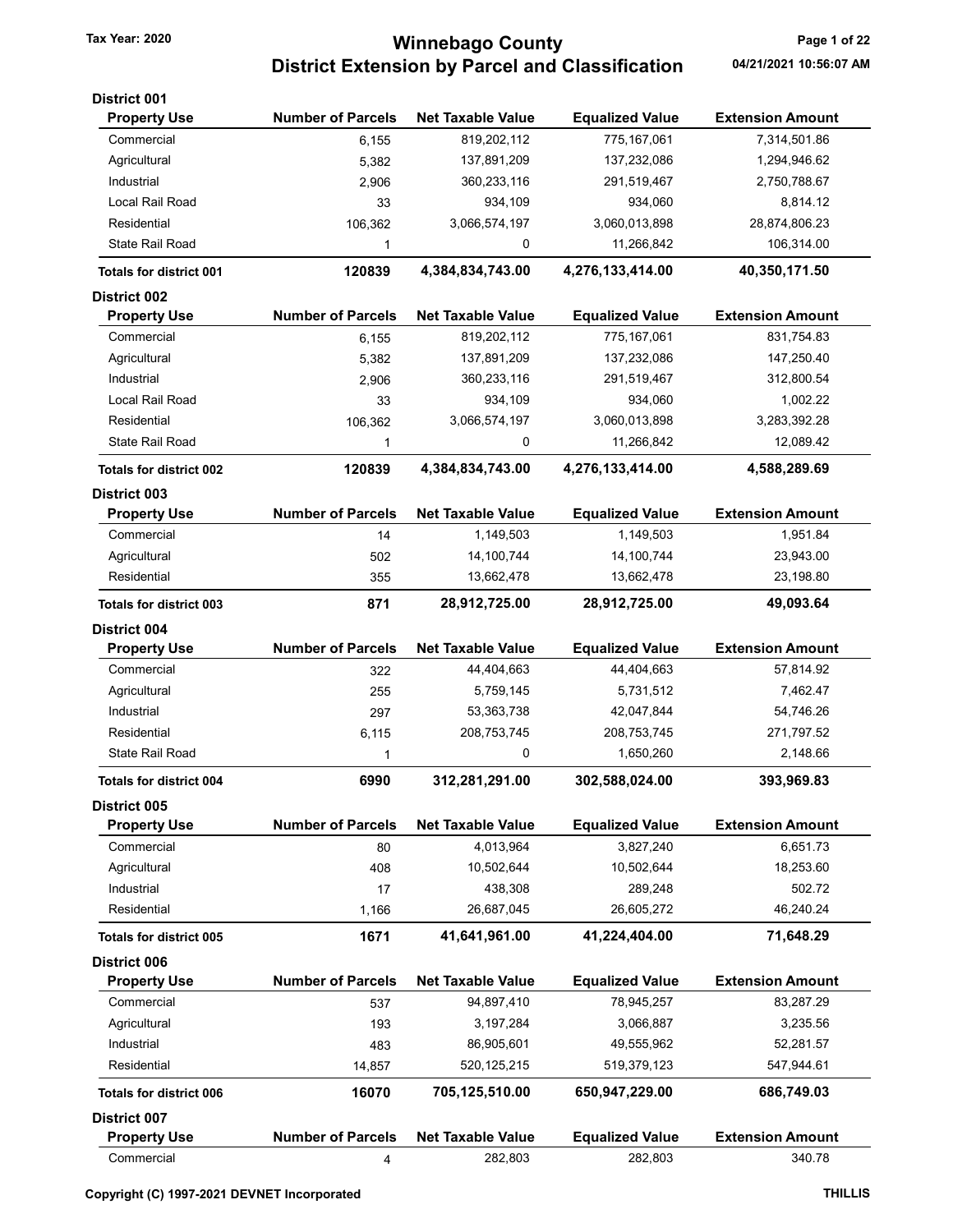## Tax Year: 2020 **Ninnebago County** Page 2 of 22 District Extension by Parcel and Classification 04/21/2021 10:56:07 AM

| <b>District 007</b>            |                          |                          |                        |                         |
|--------------------------------|--------------------------|--------------------------|------------------------|-------------------------|
| <b>Property Use</b>            | <b>Number of Parcels</b> | <b>Net Taxable Value</b> | <b>Equalized Value</b> | <b>Extension Amount</b> |
| Agricultural                   | 327                      | 7,230,442                | 7,230,442              | 8,712.70                |
| Residential                    | 225                      | 8,716,618                | 8,716,618              | 10,503.55               |
| <b>Totals for district 007</b> | 556                      | 16,229,863.00            | 16,229,863.00          | 19,557.03               |
| <b>District 008</b>            |                          |                          |                        |                         |
| <b>Property Use</b>            | <b>Number of Parcels</b> | <b>Net Taxable Value</b> | <b>Equalized Value</b> | <b>Extension Amount</b> |
| Commercial                     | 5                        | 407,057                  | 407,057                | 480.73                  |
| Agricultural                   | 397                      | 8,086,381                | 8,086,381              | 9.550.11                |
| Industrial                     | 1                        | 10,028                   | 10,028                 | 11.84                   |
| Residential                    | 891                      | 28,342,227               | 28,342,227             | 33,471.64               |
| <b>Totals for district 008</b> | 1294                     | 36,845,693.00            | 36,845,693.00          | 43,514.32               |
| <b>District 009</b>            |                          |                          |                        |                         |
| <b>Property Use</b>            | <b>Number of Parcels</b> | <b>Net Taxable Value</b> | <b>Equalized Value</b> | <b>Extension Amount</b> |
| Commercial                     | 33                       | 1,869,293                | 1,869,293              | 2,574.03                |
| Agricultural                   | 418                      | 10,602,513               | 10,602,513             | 14,599.70               |
| Industrial                     | 42                       | 11,310,145               | 11,310,145             | 15,574.06               |
| Residential                    | 1,666                    | 68,187,723               | 68,187,723             | 93,894.60               |
| State Rail Road                | 1                        | 0                        | 647,872                | 892.12                  |
| <b>Totals for district 009</b> | 2160                     | 91,969,674.00            | 92,617,546.00          | 127,534.51              |
| District 010                   |                          |                          |                        |                         |
| <b>Property Use</b>            | <b>Number of Parcels</b> | <b>Net Taxable Value</b> | <b>Equalized Value</b> | <b>Extension Amount</b> |
| Commercial                     | 92                       | 3,718,964                | 3,718,964              | 6,515.60                |
| Agricultural                   | 451                      | 11,928,012               | 11,928,012             | 20,897.93               |
| Industrial                     | 44                       | 2,198,463                | 2,198,463              | 3,851.72                |
| Residential                    | 1,680                    | 59,015,873               | 59,015,873             | 103,395.98              |
| <b>Totals for district 010</b> | 2267                     | 76,861,312.00            | 76,861,312.00          | 134,661.23              |
| <b>District 011</b>            |                          |                          |                        |                         |
| <b>Property Use</b>            | <b>Number of Parcels</b> | <b>Net Taxable Value</b> | <b>Equalized Value</b> | <b>Extension Amount</b> |
| Commercial                     | 4,213                    | 564,239,903              | 539,012,617            | 664,602.23              |
| Agricultural                   | 722                      | 12,414,988               | 11,913,895             | 14,689.76               |
| Industrial                     | 1,723                    | 160,427,790              | 144,335,813            | 177,965.96              |
| Local Rail Road                | 29                       | 130,635                  | 130,586                | 161.01                  |
| Residential                    | 62,753                   | 1,390,508,372            | 1,384,998,571          | 1,707,703.49            |
| <b>State Rail Road</b>         | 1                        | 0                        | 5,406,588              | 6,666.36                |
| <b>Totals for district 011</b> | 69441                    | 2,127,721,688.00         | 2,085,798,070.00       | 2,571,788.81            |
| <b>District 012</b>            |                          |                          |                        |                         |
| <b>Property Use</b>            | <b>Number of Parcels</b> | <b>Net Taxable Value</b> | <b>Equalized Value</b> | <b>Extension Amount</b> |
| Commercial                     | 343                      | 24,470,765               | 22,140,845             | 41,447.68               |
| Agricultural                   | 352                      | 10,709,236               | 10,709,236             | 20,047.71               |
| Industrial                     | 146                      | 18,418,093               | 14,861,820             | 27,821.29               |
| Residential                    | 5,980                    | 235,718,660              | 235,512,516            | 440,879.44              |
| <b>State Rail Road</b>         | 1                        | 0                        | 1,418,224              | 2,654.92                |
| <b>Totals for district 012</b> | 6822                     | 289,316,754.00           | 284,642,641.00         | 532,851.04              |
| <b>District 013</b>            |                          |                          |                        |                         |
| <b>Property Use</b>            | <b>Number of Parcels</b> | <b>Net Taxable Value</b> | <b>Equalized Value</b> | <b>Extension Amount</b> |
| Commercial                     | 362                      | 67,661,714               | 67,322,746             | 93,847.83               |
| Agricultural                   | 255                      | 7,413,713                | 7,413,713              | 10,334.82               |
|                                |                          |                          |                        |                         |

Industrial 124 24,144,906 23,894,100 33,308.38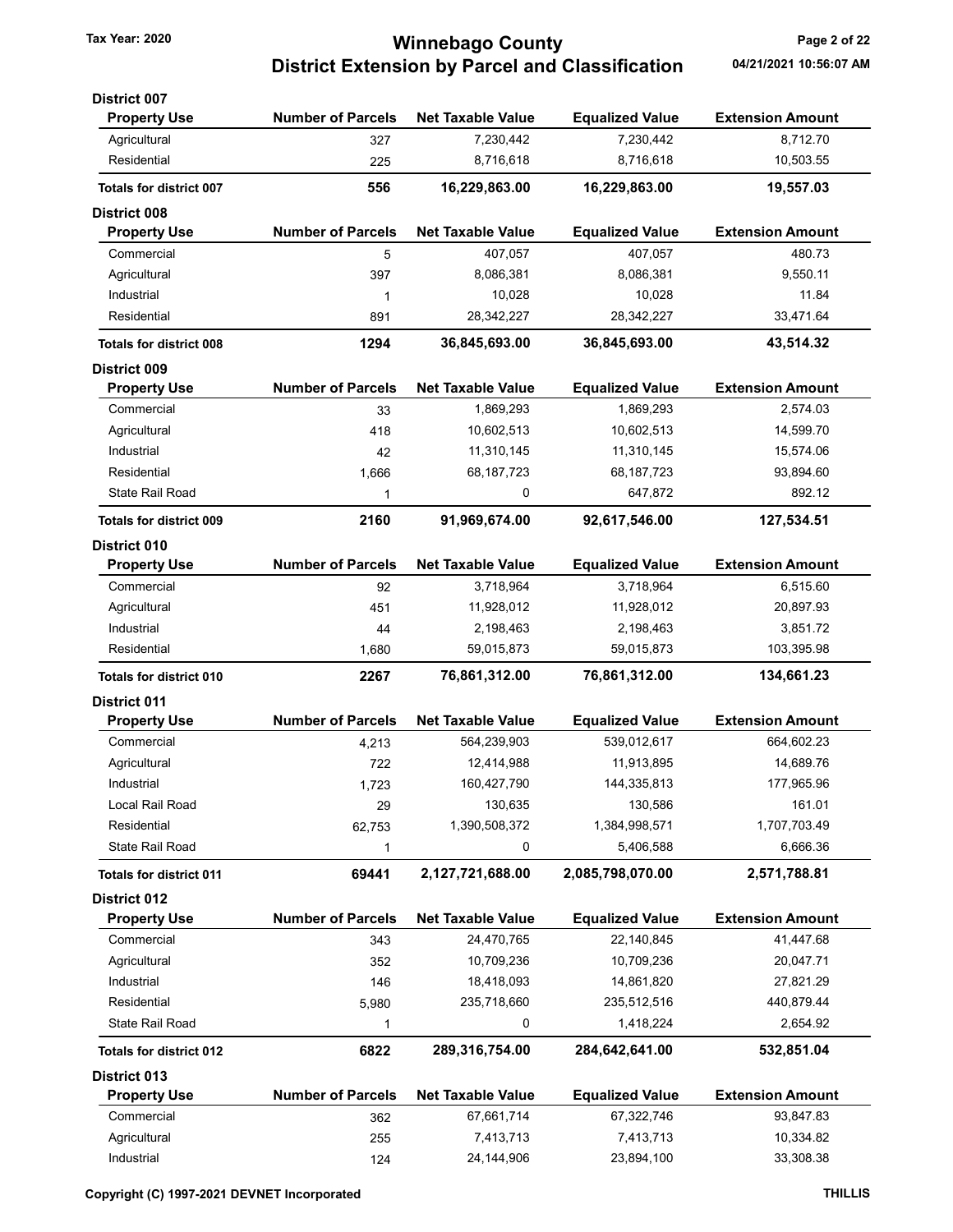## Tax Year: 2020 **Page 3 of 22 Winnebago County** Page 3 of 22 District Extension by Parcel and Classification 04/21/2021 10:56:07 AM

| <b>District 013</b>            |                          |                          |                        |                         |
|--------------------------------|--------------------------|--------------------------|------------------------|-------------------------|
| <b>Property Use</b>            | <b>Number of Parcels</b> | <b>Net Taxable Value</b> | <b>Equalized Value</b> | <b>Extension Amount</b> |
| Residential                    | 7,835                    | 401,134,575              | 401,118,086            | 559,158.62              |
| <b>State Rail Road</b>         | 1                        | 0                        | 862,983                | 1,203.00                |
| <b>Totals for district 013</b> | 8577                     | 500,354,908.00           | 500,611,628.00         | 697,852.65              |
| <b>District 014</b>            |                          |                          |                        |                         |
| <b>Property Use</b>            | <b>Number of Parcels</b> | <b>Net Taxable Value</b> | <b>Equalized Value</b> | <b>Extension Amount</b> |
| Commercial                     | 47                       | 3,733,511                | 3,733,511              | 14,751.14               |
| Agricultural                   | 450                      | 15,035,483               | 15,035,483             | 59,405.20               |
| Industrial                     | 4                        | 181,325                  | 181,325                | 716.41                  |
| Local Rail Road                | 2                        | 664                      | 664                    | 2.62                    |
| Residential                    | 241                      | 8,506,127                | 8,506,127              | 33,607.68               |
| <b>State Rail Road</b>         | 1                        | 0                        | 688,877                | 2,721.76                |
| <b>Totals for district 014</b> | 745                      | 27,457,110.00            | 28,145,987.00          | 111,204.81              |
| <b>District 015</b>            |                          |                          |                        |                         |
| <b>Property Use</b>            | <b>Number of Parcels</b> | <b>Net Taxable Value</b> | <b>Equalized Value</b> | <b>Extension Amount</b> |
| Commercial                     | 20                       | 997,886                  | 997,886                | 1,876.04                |
| Agricultural                   | 269                      | 8,096,999                | 8,096,999              | 15,222.35               |
| Residential                    | 516                      | 15,844,037               | 15,844,037             | 29,787.37               |
| <b>Totals for district 015</b> | 805                      | 24,938,922.00            | 24,938,922.00          | 46,885.76               |
| <b>District 016</b>            |                          |                          |                        |                         |
| <b>Property Use</b>            | <b>Number of Parcels</b> | <b>Net Taxable Value</b> | <b>Equalized Value</b> | <b>Extension Amount</b> |
| Commercial                     | 83                       | 7,354,676                | 7,354,676              | 11,730.71               |
| Agricultural                   | 383                      | 12,813,625               | 12,813,625             | 20,437.79               |
| Industrial                     | 25                       | 2,834,719                | 2,834,719              | 4,521.39                |
| Local Rail Road                | 2                        | 802,810                  | 802,810                | 1,280.48                |
| Residential                    | 2,082                    | 81,371,502               | 81,371,502             | 129,787.69              |
| State Rail Road                | 1                        | 0                        | 592,038                | 944.30                  |
| <b>Totals for district 016</b> | 2576                     | 105,177,332.00           | 105,769,370.00         | 168,702.36              |
| <b>District 017</b>            |                          |                          |                        |                         |
| <b>Property Use</b>            | <b>Number of Parcels</b> | <b>Net Taxable Value</b> | <b>Equalized Value</b> | <b>Extension Amount</b> |
| Commercial                     | 139                      | 39,410,698               | 39,410,698             | 0.00                    |
| Agricultural                   | 50                       | 614,613                  | 546,049                | 0.00                    |
| Industrial                     | 7                        | 13,953,159               | 2,621,887              | 0.00                    |
| Residential                    | 985                      | 36,321,486               | 36,321,486             | 0.00                    |
| <b>State Rail Road</b>         | 1                        | 0                        | 204,152                | 0.00                    |
| <b>Totals for district 017</b> | 1182                     | 90,299,956.00            | 79,104,272.00          | 0.00                    |
| District 018                   |                          |                          |                        |                         |
| <b>Property Use</b>            | <b>Number of Parcels</b> | <b>Net Taxable Value</b> | <b>Equalized Value</b> | <b>Extension Amount</b> |
| Commercial                     | 69                       | 3,506,340                | 3,319,616              | 9,975.47                |
| Agricultural                   | 7                        | 81,335                   | 81,335                 | 244.41                  |
| Industrial                     | 16                       | 374,412                  | 225,352                | 677.17                  |
| Residential                    | 603                      | 14,201,808               | 14,120,035             | 42,430.72               |
| <b>Totals for district 018</b> | 695                      | 18,163,895.00            | 17,746,338.00          | 53,327.77               |
| District 019                   |                          |                          |                        |                         |
| <b>Property Use</b>            | <b>Number of Parcels</b> | <b>Net Taxable Value</b> | <b>Equalized Value</b> | <b>Extension Amount</b> |
| Commercial                     | 735                      | 92,603,802               | 89,765,721             | 0.00                    |
| Agricultural                   | 86                       | 499,383                  | 395,098                | 0.00                    |
| Industrial                     | 393                      | 66,753,744               | 39,239,236             | 0.00                    |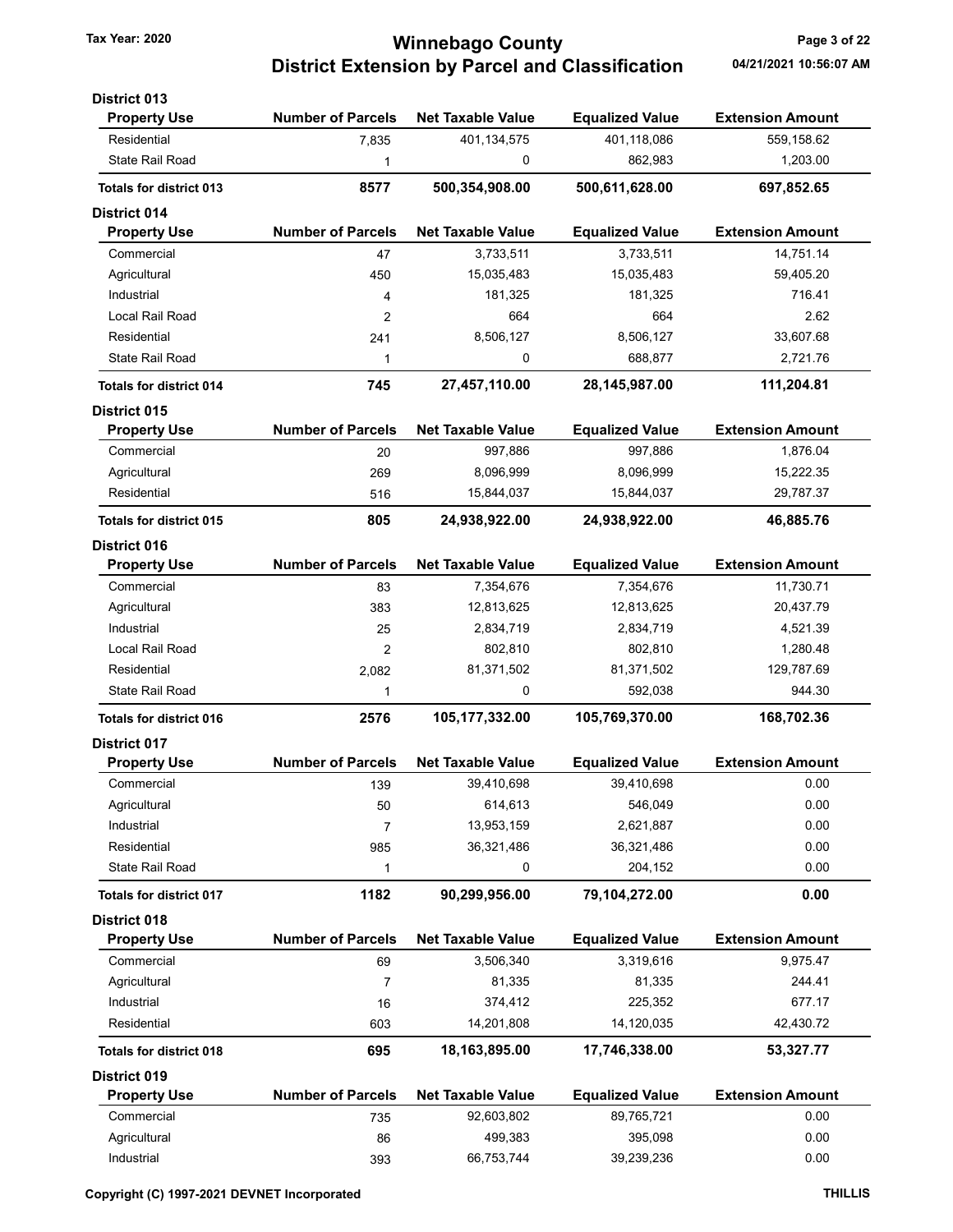### Tax Year: 2020 **Page 4 of 22 Winnebago County** Page 4 of 22 District Extension by Parcel and Classification 04/21/2021 10:56:07 AM

| <b>District 019</b>            |                          |                          |                        |                         |
|--------------------------------|--------------------------|--------------------------|------------------------|-------------------------|
| <b>Property Use</b>            | <b>Number of Parcels</b> | <b>Net Taxable Value</b> | <b>Equalized Value</b> | <b>Extension Amount</b> |
| Residential                    | 7,992                    | 249,560,698              | 249,201,823            | 0.00                    |
| <b>Totals for district 019</b> | 9206                     | 409,417,627.00           | 378,601,878.00         | 0.00                    |
| <b>District 020</b>            |                          |                          |                        |                         |
| <b>Property Use</b>            | <b>Number of Parcels</b> | <b>Net Taxable Value</b> | <b>Equalized Value</b> | <b>Extension Amount</b> |
| Commercial                     | 273                      | 60,820,505               | 44,868,352             | 0.00                    |
| Agricultural                   | 42                       | 407,423                  | 373,368                | 0.00                    |
| Industrial                     | 214                      | 39,204,538               | 27, 183, 252           | 0.00                    |
| Residential                    | 9,357                    | 290,951,131              | 290,453,527            | 0.00                    |
| <b>Totals for district 020</b> | 9886                     | 391,383,597.00           | 362,878,499.00         | 0.00                    |
| <b>District 021</b>            |                          |                          |                        |                         |
| <b>Property Use</b>            | <b>Number of Parcels</b> | <b>Net Taxable Value</b> | <b>Equalized Value</b> | <b>Extension Amount</b> |
| Commercial                     | 15                       | 845,887                  | 845,887                | 0.00                    |
| Agricultural                   | 28                       | 394,380                  | 362,142                | 0.00                    |
| Industrial                     | 8                        | 373,039                  | 356,071                | 0.00                    |
| Residential                    | 552                      | 8,343,443                | 8,328,728              | 0.00                    |
| <b>Totals for district 021</b> | 603                      | 9.956.749.00             | 9,892,828.00           | 0.00                    |
| <b>District 022</b>            |                          |                          |                        |                         |
| <b>Property Use</b>            | <b>Number of Parcels</b> | <b>Net Taxable Value</b> | <b>Equalized Value</b> | <b>Extension Amount</b> |
| Commercial                     | 80                       | 2,865,343                | 2,865,343              | 22,206.40               |
| Agricultural                   | 11                       | 96,169                   | 96,169                 | 745.31                  |
| Industrial                     | 31                       | 1,882,212                | 1,882,212              | 14,587.14               |
| Residential                    | 895                      | 24,508,384               | 24,508,384             | 189,940.09              |
| <b>Totals for district 022</b> | 1017                     | 29,352,108.00            | 29,352,108.00          | 227,478.94              |
| <b>District 023</b>            |                          |                          |                        |                         |
| <b>Property Use</b>            | <b>Number of Parcels</b> | <b>Net Taxable Value</b> | <b>Equalized Value</b> | <b>Extension Amount</b> |
| Commercial                     | 3,659                    | 488,006,070              | 465,635,373            | 13,010,585.60           |
| Agricultural                   | 197                      | 1,781,974                | 1,428,663              | 39,921.09               |
| Industrial                     | 1,691                    | 175,681,193              | 161,807,717            | 4,506,892.72            |
| Local Rail Road                | 28                       | 130,635                  | 130,586                | 3,648.98                |
| Residential                    | 49,907                   | 1,071,527,122            | 1,066,142,423          | 29,791,216.66           |
| State Rail Road                | 1                        | 0                        | 4,458,680              | 124,588.92              |
| <b>Totals for district 023</b> | 55483                    | 1,737,126,994.00         | 1,699,603,442.00       | 47,476,853.97           |
| District 024                   |                          |                          |                        |                         |
| <b>Property Use</b>            | <b>Number of Parcels</b> | <b>Net Taxable Value</b> | <b>Equalized Value</b> | <b>Extension Amount</b> |
| Commercial                     | 146                      | 22,573,271               | 20,851,193             | 131,591.87              |
| Agricultural                   | 39                       | 549,019                  | 549,019                | 3,464.84                |
| Industrial                     | 33                       | 7,302,547                | 4,449,434              | 28,080.36               |
| Residential                    | 2,899                    | 143,506,479              | 143,360,083            | 904,745.48              |
| <b>State Rail Road</b>         | 1                        | 0                        | 185,263                | 1,169.20                |
| <b>Totals for district 024</b> | 3118                     | 173,931,316.00           | 169,394,992.00         | 1,069,051.75            |
| District 025                   |                          |                          |                        |                         |
| <b>Property Use</b>            | <b>Number of Parcels</b> | <b>Net Taxable Value</b> | <b>Equalized Value</b> | <b>Extension Amount</b> |
| Commercial                     | 201                      | 40,945,848               | 40,945,848             | 258,122.66              |
| Agricultural                   | 55                       | 774,251                  | 774,251                | 4,880.91                |
| Industrial                     | 108                      | 12,653,487               | 12,515,189             | 78,895.76               |
| Residential                    | 3,869                    | 182,765,016              | 182,765,016            | 1,152,150.80            |
|                                |                          |                          |                        |                         |
| Totals for district 025        | 4233                     | 237,138,602.00           | 237,000,304.00         | 1,494,050.13            |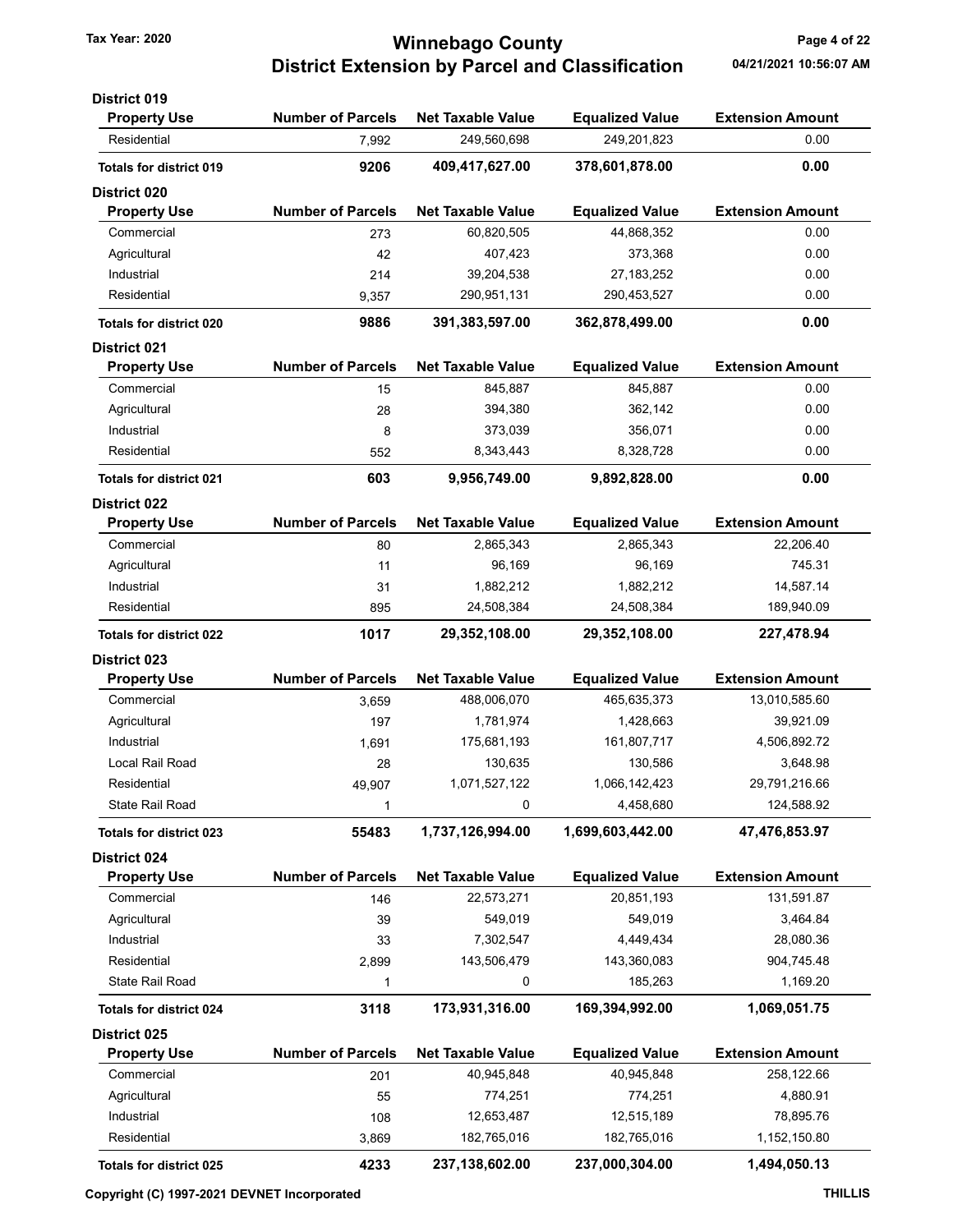# Tax Year: 2020 **Page 5 of 22 Winnebago County** Page 5 of 22 District Extension by Parcel and Classification 04/21/2021 10:56:07 AM

| <b>District 026</b>            |                          |                          |                        |                         |
|--------------------------------|--------------------------|--------------------------|------------------------|-------------------------|
| <b>Property Use</b>            | <b>Number of Parcels</b> | <b>Net Taxable Value</b> | <b>Equalized Value</b> | <b>Extension Amount</b> |
| Commercial                     | 278                      | 23,876,841               | 22,930,031             | 237,302.81              |
| Agricultural                   | 53                       | 385,588                  | 385,588                | 3,990.46                |
| Industrial                     | 140                      | 17,686,694               | 16,871,026             | 174,598.19              |
| Residential                    | 3,046                    | 86,080,642               | 86,004,405             | 890,059.13              |
| State Rail Road                | 1                        | 0                        | 1,393,787              | 14,424.30               |
| <b>Totals for district 026</b> | 3518                     | 128,029,765.00           | 127,584,837.00         | 1,320,374.89            |
| <b>District 027</b>            |                          |                          |                        |                         |
| <b>Property Use</b>            | <b>Number of Parcels</b> | <b>Net Taxable Value</b> | <b>Equalized Value</b> | <b>Extension Amount</b> |
| Commercial                     | 60                       | 5,570,989                | 5,570,989              | 48,300.42               |
| Agricultural                   | 31                       | 172,892                  | 172,892                | 1,498.98                |
| Industrial                     | 8                        | 741,571                  | 741,571                | 6,429.42                |
| Residential                    | 1,270                    | 45,680,506               | 45,680,506             | 396,049.93              |
| <b>Totals for district 027</b> | 1369                     | 52,165,958.00            | 52,165,958.00          | 452,278.75              |
| District 030                   |                          |                          |                        |                         |
| <b>Property Use</b>            | <b>Number of Parcels</b> | <b>Net Taxable Value</b> | <b>Equalized Value</b> | <b>Extension Amount</b> |
| Commercial                     | 50                       | 2,290,207                | 2,290,207              | 10,667.79               |
| Agricultural                   | 185                      | 4,048,707                | 4,048,707              | 18,858.91               |
| Industrial                     | 21                       | 1,481,950                | 1,481,950              | 6,902.93                |
| Residential                    | 1,802                    | 38,166,236               | 38,166,236             | 177,778.13              |
| <b>State Rail Road</b>         | 1                        | 0                        | 232,918                | 1,084.94                |
| <b>Totals for district 030</b> | 2059                     | 45,987,100.00            | 46,220,018.00          | 215,292.70              |
| <b>District 031</b>            |                          |                          |                        |                         |
| <b>Property Use</b>            | <b>Number of Parcels</b> | <b>Net Taxable Value</b> | <b>Equalized Value</b> | <b>Extension Amount</b> |
| Commercial                     | 227                      | 50,536,920               | 50,536,920             | 518,761.46              |
| Agricultural                   | 285                      | 6,434,315                | 6,374,902              | 65,438.24               |
| Industrial                     | 30                       | 15,678,277               | 4,347,005              | 44,621.99               |
| Residential                    | 7,518                    | 279,982,934              | 279,982,934            | 2,874,024.48            |
| State Rail Road                | 1                        | 0                        | 820,317                | 8,420.56                |
| <b>Totals for district 031</b> | 8061                     | 352,632,446.00           | 342,062,078.00         | 3,511,266.73            |
| <b>District 033</b>            |                          |                          |                        |                         |
| <b>Property Use</b>            | <b>Number of Parcels</b> | <b>Net Taxable Value</b> | <b>Equalized Value</b> | <b>Extension Amount</b> |
| Commercial                     | 106                      | 5,216,269                | 5,029,545              | 36,801.17               |
| Agricultural                   | 1,328                    | 31,212,586               | 31,212,586             | 228,382.23              |
| Industrial                     | 18                       | 448,336                  | 299,276                | 2,189.80                |
| Residential                    | 2,710                    | 75,402,480               | 75,320,707             | 551,119.86              |
| <b>Totals for district 033</b> | 4162                     | 112,279,671.00           | 111,862,114.00         | 818,493.06              |
| District 034                   |                          |                          |                        |                         |
| <b>Property Use</b>            | <b>Number of Parcels</b> | <b>Net Taxable Value</b> | <b>Equalized Value</b> | <b>Extension Amount</b> |
| Agricultural                   | 45                       | 1,681,417                | 1,681,417              | 13,244.54               |
| Residential                    | 5                        | 175,913                  | 175,913                | 1,385.67                |
| Totals for district 034        | 50                       | 1,857,330.00             | 1,857,330.00           | 14,630.21               |
| District 035                   |                          |                          |                        |                         |
| <b>Property Use</b>            | <b>Number of Parcels</b> | <b>Net Taxable Value</b> | <b>Equalized Value</b> | <b>Extension Amount</b> |
| Commercial                     | 413                      | 104,424,100              | 93,997,339             | 680,634.72              |
| Agricultural                   | 342                      | 9,385,945                | 9,351,890              | 67,717.05               |
| Industrial                     | 376                      | 61,275,991               | 49,116,407             | 355,651.90              |
| Residential                    | 12,303                   | 601,519,770              | 601,443,835            | 4,355,055.22            |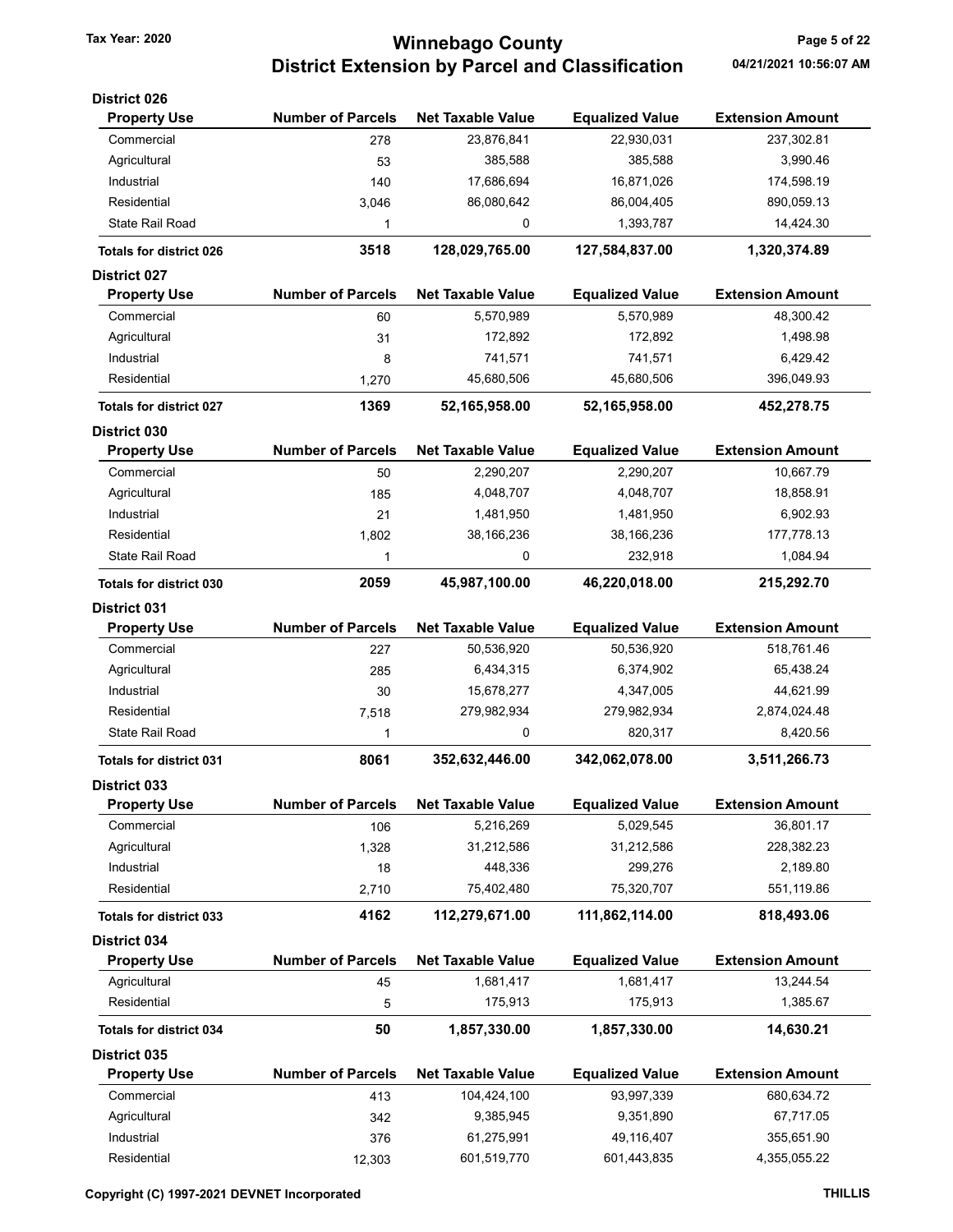## Tax Year: 2020 **Winnebago County Tax Year: 2020** Page 6 of 22 District Extension by Parcel and Classification 04/21/2021 10:56:07 AM

| <b>District 035</b>            |                          |                          |                        |                         |
|--------------------------------|--------------------------|--------------------------|------------------------|-------------------------|
| <b>Property Use</b>            | <b>Number of Parcels</b> | <b>Net Taxable Value</b> | <b>Equalized Value</b> | <b>Extension Amount</b> |
| <b>State Rail Road</b>         | 1                        | 0                        | 481.666                | 3,487.76                |
| <b>Totals for district 035</b> | 13435                    | 776,605,806.00           | 754,391,137.00         | 5,462,546.65            |
| <b>District 036</b>            |                          |                          |                        |                         |
| <b>Property Use</b>            | <b>Number of Parcels</b> | <b>Net Taxable Value</b> | <b>Equalized Value</b> | <b>Extension Amount</b> |
| Commercial                     | 35                       | 2,276,168                | 2,257,660              | 18,512.83               |
| Agricultural                   | 120                      | 2,410,897                | 2,302,838              | 18,883.29               |
| Industrial                     | 42                       | 2,346,141                | 2,329,173              | 19,099.20               |
| Residential                    | 1,392                    | 30,973,509               | 30,958,794             | 253,861.80              |
| <b>State Rail Road</b>         | 1                        | 0                        | 190,324                | 1,560.66                |
| <b>Totals for district 036</b> | 1590                     | 38,006,715.00            | 38,038,789.00          | 311,917.78              |
| <b>District 037</b>            |                          |                          |                        |                         |
| <b>Property Use</b>            | <b>Number of Parcels</b> | <b>Net Taxable Value</b> | <b>Equalized Value</b> | <b>Extension Amount</b> |
| Commercial                     | 140                      | 15,838,649               | 10,313,257             | 44,687.41               |
| Agricultural                   | 48                       | 979,234                  | 979,234                | 4,243.02                |
| Industrial                     | 10                       | 2,808,946                | 2,808,946              | 12,171.17               |
| Local Rail Road                | 1                        | 0                        | 0                      | 0.00                    |
| Residential                    | 6,228                    | 169,352,396              | 168,930,727            | 731,976.78              |
| <b>State Rail Road</b>         | 1                        | 0                        | 538,616                | 2,333.82                |
| <b>Totals for district 037</b> | 6428                     | 188,979,225.00           | 183,570,780.00         | 795,412.20              |
| District 038                   |                          |                          |                        |                         |
| <b>Property Use</b>            | <b>Number of Parcels</b> | <b>Net Taxable Value</b> | <b>Equalized Value</b> | <b>Extension Amount</b> |
| Commercial                     | 23                       | 816,904                  | 816,904                | 4,328.78                |
| Agricultural                   | 240                      | 5,363,276                | 5,363,276              | 28,420.07               |
| Industrial                     | 18                       | 779,779                  | 779,779                | 4,132.03                |
| Residential                    | 1,661                    | 56,517,392               | 56,517,392             | 299,485.67              |
| <b>State Rail Road</b>         | 1                        | 0                        | 503,170                | 2,666.30                |
| <b>Totals for district 038</b> | 1943                     | 63,477,351.00            | 63,980,521.00          | 339,032.85              |
| <b>District 039</b>            |                          |                          |                        |                         |
| <b>Property Use</b>            | <b>Number of Parcels</b> | <b>Net Taxable Value</b> | <b>Equalized Value</b> | <b>Extension Amount</b> |
| Commercial                     | 138                      | 7,421,142                | 7,421,142              | 27,881.21               |
| Agricultural                   | 880                      | 25,246,232               | 25,246,232             | 94,849.97               |
| Industrial                     | 48                       | 2,379,788                | 2,379,788              | 8,940.84                |
| Local Rail Road                | $\overline{2}$           | 664                      | 664                    | 2.49                    |
| Residential                    | 1,938                    | 68,308,528               | 68,308,528             | 256,635.40              |
| <b>State Rail Road</b>         | 1                        | 0                        | 593,894                | 2,231.26                |
| <b>Totals for district 039</b> | 3007                     | 103,356,354.00           | 103,950,248.00         | 390,541.17              |
| District 040                   |                          |                          |                        |                         |
| <b>Property Use</b>            | <b>Number of Parcels</b> | <b>Net Taxable Value</b> | <b>Equalized Value</b> | <b>Extension Amount</b> |
| Agricultural                   | 3                        | 19,279                   | 19,279                 | 13.05                   |
| Industrial                     | 5                        | 465,606                  | 465,606                | 315.21                  |
| Residential                    | 96                       | 2,298,730                | 2,298,730              | 1,556.24                |
| State Rail Road                | 1                        | 0                        | 912,680                | 617.88                  |
| <b>Totals for district 040</b> | 105                      | 2,783,615.00             | 3,696,295.00           | 2,502.38                |
| <b>District 041</b>            |                          |                          |                        |                         |
| <b>Property Use</b>            | <b>Number of Parcels</b> | <b>Net Taxable Value</b> | <b>Equalized Value</b> | <b>Extension Amount</b> |
| Commercial                     | 187                      | 14,006,449               | 12,284,371             | 82,133.29               |
| Agricultural                   | 612                      | 19,415,524               | 19,415,524             | 129,812.15              |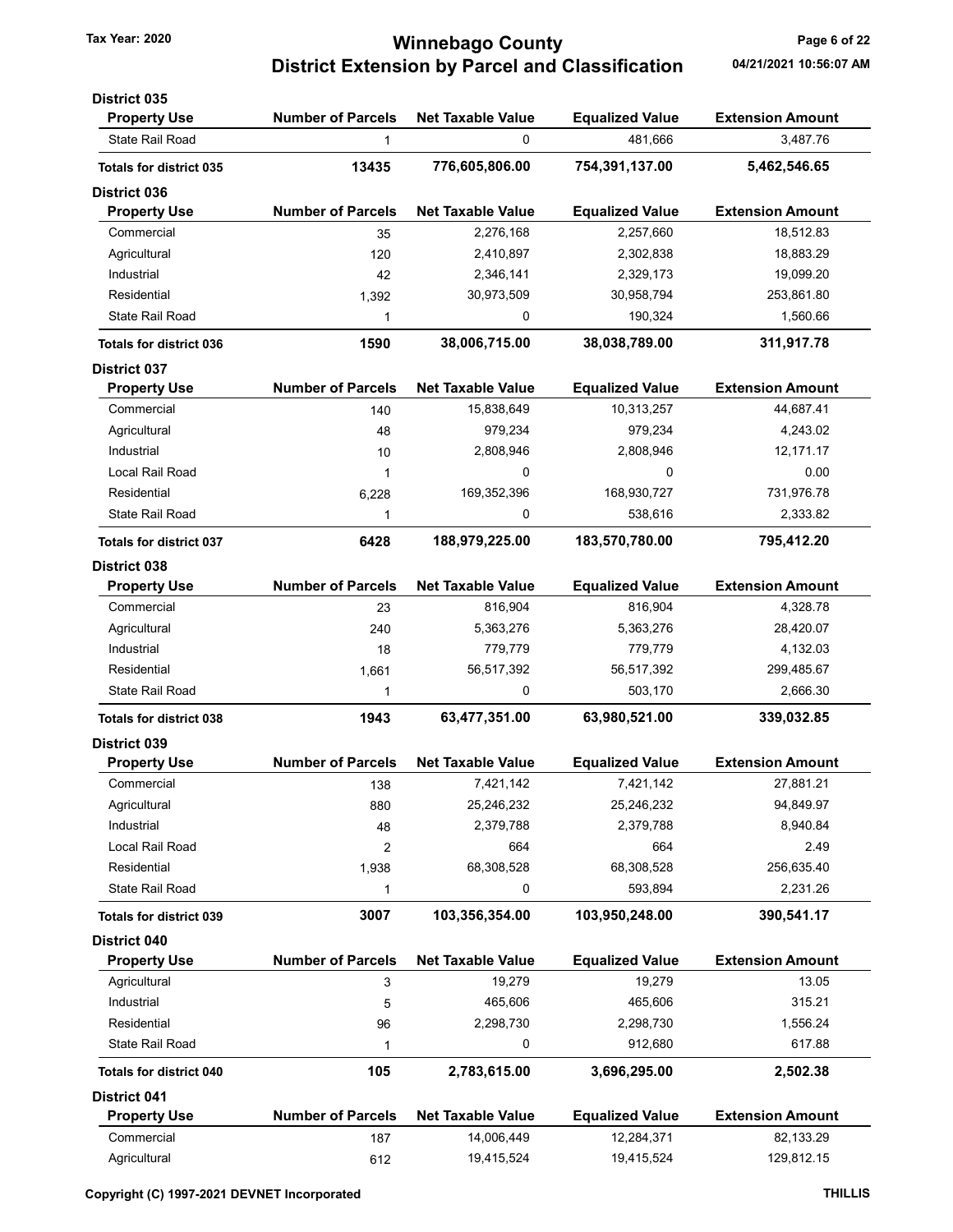## Tax Year: 2020 **Page 7 of 22 Winnebago County** Page 7 of 22 District Extension by Parcel and Classification 04/21/2021 10:56:07 AM

| <b>District 041</b>            |                          |                          |                        |                         |
|--------------------------------|--------------------------|--------------------------|------------------------|-------------------------|
| <b>Property Use</b>            | <b>Number of Parcels</b> | <b>Net Taxable Value</b> | <b>Equalized Value</b> | <b>Extension Amount</b> |
| Industrial                     | 40                       | 7,664,637                | 4,811,524              | 32,169.83               |
| Residential                    | 4,725                    | 214,528,703              | 214,382,307            | 1,433,360.46            |
| State Rail Road                | 1                        | 0                        | 752,013                | 5,027.96                |
| <b>Totals for district 041</b> | 5565                     | 255,615,313.00           | 251,645,739.00         | 1,682,503.69            |
| <b>District 042</b>            |                          |                          |                        |                         |
| <b>Property Use</b>            | <b>Number of Parcels</b> | <b>Net Taxable Value</b> | <b>Equalized Value</b> | <b>Extension Amount</b> |
| Commercial                     | 5                        | 118,811                  | 118,811                | 831.44                  |
| Agricultural                   | 67                       | 1,617,791                | 1,617,791              | 11,321.32               |
| Residential                    | 183                      | 8,183,933                | 8,183,933              | 57,271.16               |
| <b>Totals for district 042</b> | 255                      | 9,920,535.00             | 9,920,535.00           | 69,423.92               |
| <b>District 043</b>            |                          |                          |                        |                         |
| <b>Property Use</b>            | <b>Number of Parcels</b> | <b>Net Taxable Value</b> | <b>Equalized Value</b> | <b>Extension Amount</b> |
| Commercial                     | 61                       | 3,234,268                | 3,234,268              | 16,979.96               |
| Agricultural                   | 38                       | 571,051                  | 571,051                | 2,998.01                |
| Industrial                     | 47                       | 1,933,236                | 1,933,236              | 10,149.50               |
| Residential                    | 2,436                    | 19,555,494               | 19,555,494             | 102,666.76              |
| State Rail Road                | 1                        | 0                        | 29,695                 | 155.90                  |
| <b>Totals for district 043</b> | 2583                     | 25,294,049.00            | 25,323,744.00          | 132,950.13              |
| <b>District 044</b>            |                          |                          |                        |                         |
| <b>Property Use</b>            | <b>Number of Parcels</b> | <b>Net Taxable Value</b> | <b>Equalized Value</b> | <b>Extension Amount</b> |
| Commercial                     | 98                       | 8,535,512                | 8,535,512              | 78,526.74               |
| Agricultural                   | 852                      | 26,825,362               | 26,825,362             | 246,793.36              |
| Industrial                     | 25                       | 2,834,719                | 2,834,719              | 26,079.42               |
| Local Rail Road                | 2                        | 802,810                  | 802,810                | 7,385.85                |
| Residential                    | 2,415                    | 94,071,539               | 94,071,539             | 865,457.95              |
| State Rail Road                | 1                        | 0                        | 687,021                | 6,320.60                |
| <b>Totals for district 044</b> | 3393                     | 133,069,942.00           | 133,756,963.00         | 1,230,563.92            |
| <b>District 046</b>            |                          |                          |                        |                         |
| <b>Property Use</b>            | <b>Number of Parcels</b> | <b>Net Taxable Value</b> | <b>Equalized Value</b> | <b>Extension Amount</b> |
| Commercial                     | 4,689                    | 634,839,531              | 609,630,753            | 6,121,912.02            |
| Agricultural                   | 630                      | 9,095,118                | 8,698,446              | 87,349.98               |
| Industrial                     | 2,192                    | 251,872,286              | 210,484,302            | 2,112,655.88            |
| Local Rail Road                | 29                       | 130,635                  | 130,586                | 1,311.33                |
| Residential                    | 69,234                   | 1,612,842,100            | 1,607,098,526          | 16,138,484.45           |
| State Rail Road                | 1                        | 0                        | 5,539,992              | 55,632.64               |
| <b>Totals for district 046</b> | 76775                    | 2,508,779,670.00         | 2,441,582,605.00       | 24,517,346.30           |
| <b>District 047</b>            |                          |                          |                        |                         |
| <b>Property Use</b>            | <b>Number of Parcels</b> | <b>Net Taxable Value</b> | <b>Equalized Value</b> | <b>Extension Amount</b> |
| Commercial                     | 102                      | 4,451,123                | 4,451,123              | 6,151.47                |
| Agricultural                   | 596                      | 16,772,792               | 16,772,792             | 23,179.88               |
| Industrial                     | 44                       | 2,198,463                | 2,198,463              | 3,038.30                |
| Residential                    | 1,752                    | 62,101,521               | 62,101,521             | 85,824.00               |
| <b>Totals for district 047</b> | 2494                     | 85,523,899.00            | 85,523,899.00          | 118,193.65              |
| <b>District 048</b>            |                          |                          |                        |                         |
| <b>Property Use</b>            | <b>Number of Parcels</b> | <b>Net Taxable Value</b> | <b>Equalized Value</b> | <b>Extension Amount</b> |
| Commercial                     | 83                       | 7,354,676                | 7,354,676              | 9,112.42                |
| Agricultural                   | 383                      | 12,813,625               | 12,813,625             | 15,875.96               |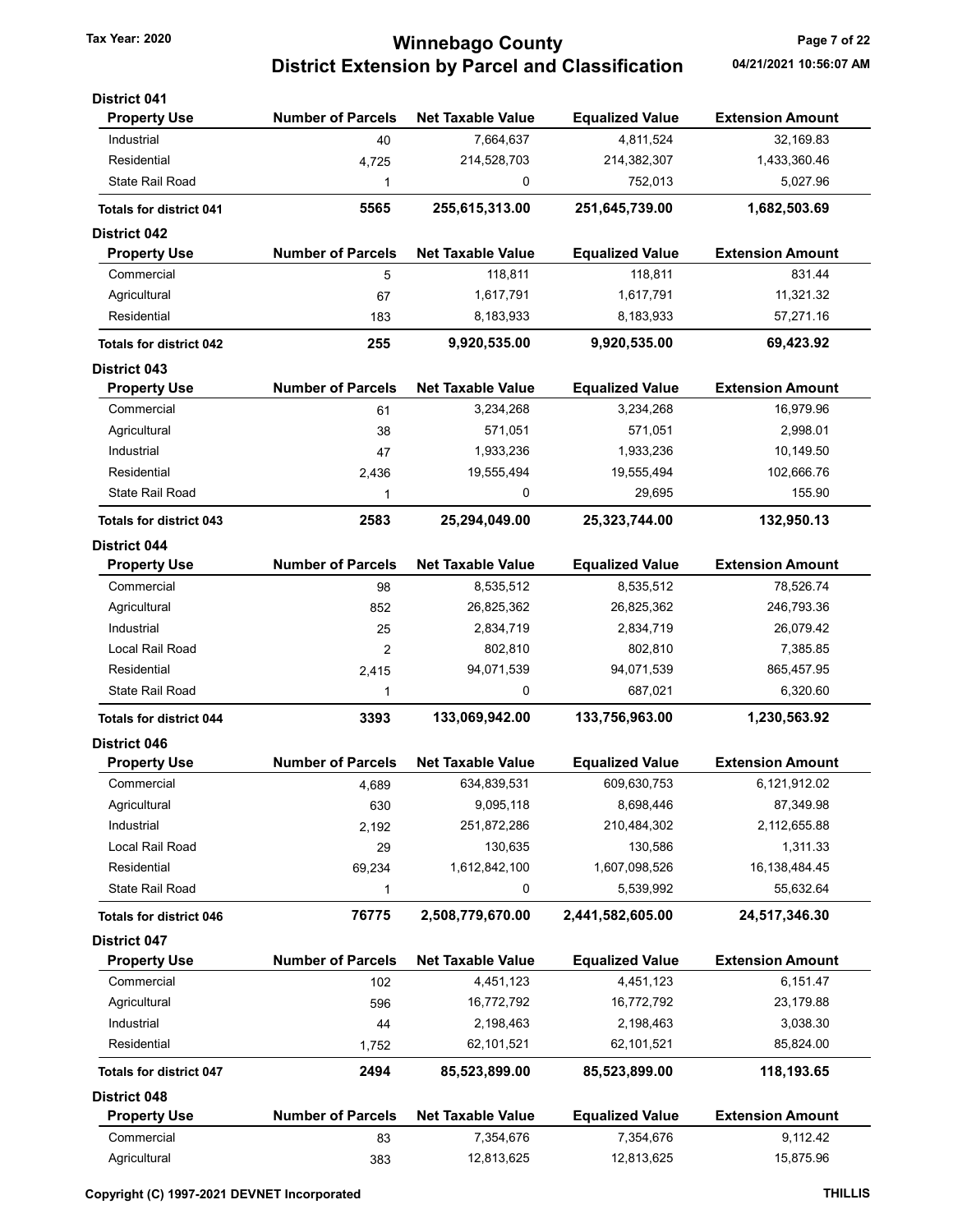# Tax Year: 2020 **Winnebago County Tax Year: 2020** Page 8 of 22 District Extension by Parcel and Classification 04/21/2021 10:56:07 AM

| <b>District 048</b>            |                          |                          |                        |                         |
|--------------------------------|--------------------------|--------------------------|------------------------|-------------------------|
| <b>Property Use</b>            | <b>Number of Parcels</b> | <b>Net Taxable Value</b> | <b>Equalized Value</b> | <b>Extension Amount</b> |
| Industrial                     | 25                       | 2,834,719                | 2,834,719              | 3,512.24                |
| Local Rail Road                | $\overline{2}$           | 802,810                  | 802,810                | 994.68                  |
| Residential                    | 2,082                    | 81,371,502               | 81,371,502             | 100,819.33              |
| <b>State Rail Road</b>         | 1                        | 0                        | 592,038                | 733.54                  |
| <b>Totals for district 048</b> | 2576                     | 105,177,332.00           | 105,769,370.00         | 131,048.17              |
| <b>District 049</b>            |                          |                          |                        |                         |
| <b>Property Use</b>            | <b>Number of Parcels</b> | <b>Net Taxable Value</b> | <b>Equalized Value</b> | <b>Extension Amount</b> |
| Commercial                     | 37                       | 3,001,352                | 3,001,352              | 4,354.95                |
| Agricultural                   | 305                      | 10,190,703               | 10,190,703             | 14,786.75               |
| Industrial                     | 4                        | 181,325                  | 181,325                | 263.10                  |
| Local Rail Road                | 2                        | 664                      | 664                    | 0.96                    |
| Residential                    | 169                      | 5,420,479                | 5,420,479              | 7,865.11                |
| <b>State Rail Road</b>         | 1                        | 0                        | 688,877                | 999.56                  |
| <b>Totals for district 049</b> | 518                      | 18,794,523.00            | 19,483,400.00          | 28,270.43               |
| <b>District 050</b>            |                          |                          |                        |                         |
| <b>Property Use</b>            | <b>Number of Parcels</b> | <b>Net Taxable Value</b> | <b>Equalized Value</b> | <b>Extension Amount</b> |
| Commercial                     | 69                       | 3,506,340                | 3,319,616              | 1,337.78                |
| Agricultural                   | 13                       | 99,202                   | 99,202                 | 39.97                   |
| Industrial                     | 16                       | 374,412                  | 225,352                | 90.81                   |
| Residential                    | 518                      | 12,455,713               | 12,373,940             | 4,986.74                |
| <b>Totals for district 050</b> | 616                      | 16,435,667.00            | 16,018,110.00          | 6,455.30                |
| <b>District 051</b>            |                          |                          |                        |                         |
| <b>Property Use</b>            | <b>Number of Parcels</b> | <b>Net Taxable Value</b> | <b>Equalized Value</b> | <b>Extension Amount</b> |
| Commercial                     | 5,097                    | 733,847,292              | 693,498,724            | 1,244,830.39            |
| Agricultural                   | 419                      | 4,144,333                | 4,017,065              | 7,210.67                |
| Industrial                     | 2,399                    | 287,028,463              | 242,185,968            | 434,723.85              |
| Local Rail Road                | 29                       | 130,635                  | 130,586                | 234.41                  |
| Residential                    | 78,662                   | 1,977,314,948            | 1,971,083,267          | 3,538,095.37            |
| <b>State Rail Road</b>         | $\mathbf{1}$             | 0                        | 5,955,834              | 10,690.74               |
| <b>Totals for district 051</b> | 86607                    | 3,002,465,671.00         | 2,916,871,444.00       | 5,235,785.43            |
| <b>District 052</b>            |                          |                          |                        |                         |
| <b>Property Use</b>            | <b>Number of Parcels</b> | <b>Net Taxable Value</b> | <b>Equalized Value</b> | <b>Extension Amount</b> |
| Commercial                     | 4                        | 70,613                   | 0                      | 732.28                  |
| Industrial                     | 47                       | 2,471,366                | 0                      | 86,934.40               |
| Residential                    | 8                        | 3,355                    | 0                      | 0.00                    |
| <b>Totals for district 052</b> | 59                       | 2,545,334.00             | 0.00                   | 87,666.68               |
| District 053                   |                          |                          |                        |                         |
| <b>Property Use</b>            | <b>Number of Parcels</b> | <b>Net Taxable Value</b> | <b>Equalized Value</b> | <b>Extension Amount</b> |
| Commercial                     | 30                       | 2,001,702                | 2,001,702              | 1,659.41                |
| Agricultural                   | 11                       | 147,411                  | 147,411                | 122.22                  |
| Industrial                     | 4                        | 181,325                  | 181,325                | 150.31                  |
| Local Rail Road                | 2                        | 664                      | 664                    | 0.55                    |
| Residential                    | 95                       | 2,315,051                | 2,315,051              | 1,919.23                |
| <b>State Rail Road</b>         | 1                        | 0                        | 61,245                 | 50.78                   |
| Totals for district 053        | 143                      | 4,646,153.00             | 4,707,398.00           | 3,902.50                |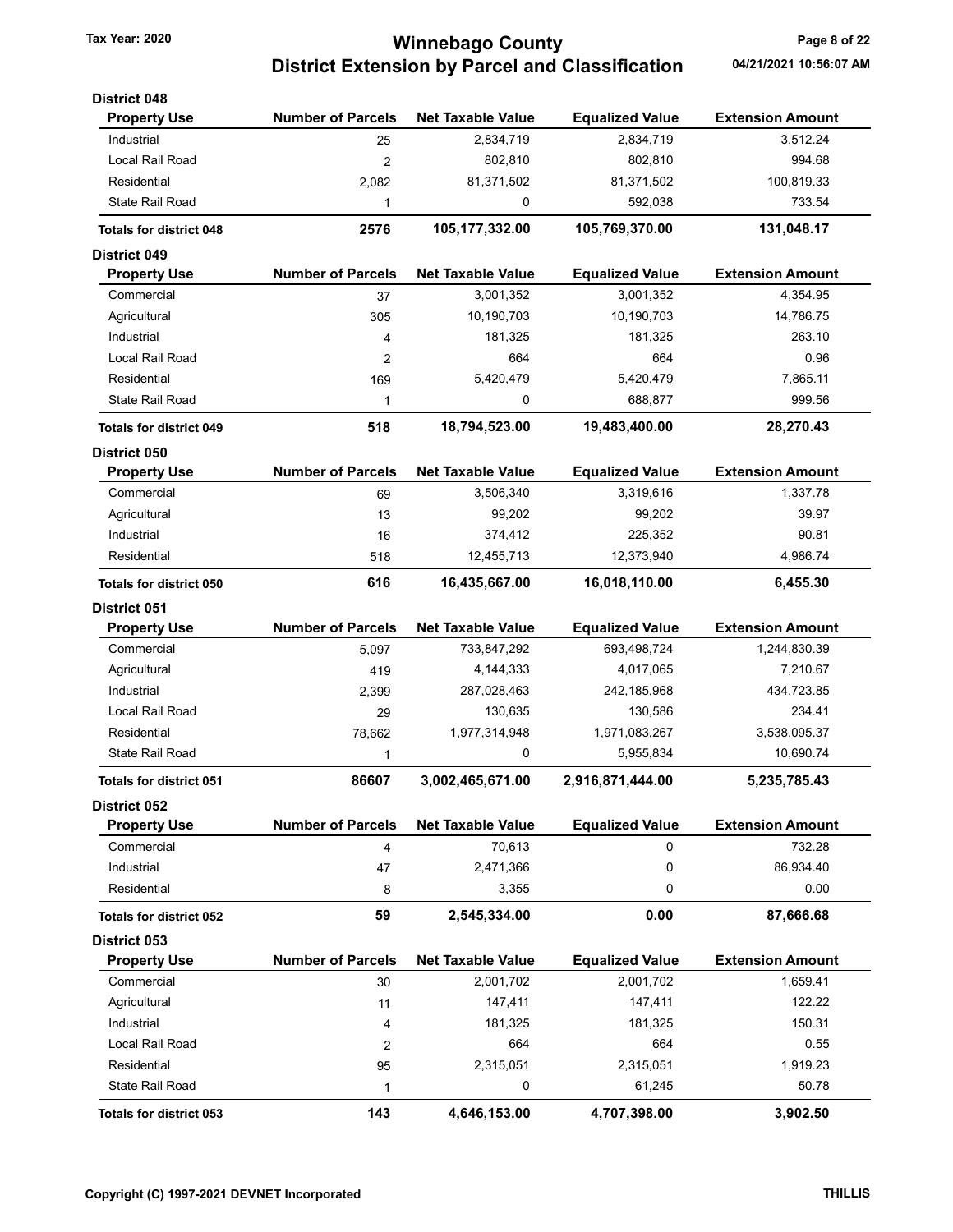# Tax Year: 2020 **Winnebago County Tax Year: 2020** Page 9 of 22 District Extension by Parcel and Classification 04/21/2021 10:56:07 AM

| <b>District 054</b>            |                          |                          |                        |                         |
|--------------------------------|--------------------------|--------------------------|------------------------|-------------------------|
| <b>Property Use</b>            | <b>Number of Parcels</b> | <b>Net Taxable Value</b> | <b>Equalized Value</b> | <b>Extension Amount</b> |
| Commercial                     | 200                      | 47,234,287               | 47,215,779             | 170,732.26              |
| Agricultural                   | 311                      | 7,434,228                | 7,266,756              | 26,276.61               |
| Industrial                     | 39                       | 15,041,412               | 3,693,172              | 13,354.52               |
| Residential                    | 5,617                    | 221,578,062              | 221,563,347            | 801,172.66              |
| <b>State Rail Road</b>         | 1                        | 0                        | 1,041,372              | 3,765.62                |
| <b>Totals for district 054</b> | 6168                     | 291,287,989.00           | 280,780,426.00         | 1,015,301.67            |
| <b>District 055</b>            |                          |                          |                        |                         |
| <b>Property Use</b>            | <b>Number of Parcels</b> | <b>Net Taxable Value</b> | <b>Equalized Value</b> | <b>Extension Amount</b> |
| Commercial                     | 1,282                    | 212,335,538              | 193,545,304            | 550,443.07              |
| Agricultural                   | 451                      | 10,136,234               | 9,997,894              | 28,434.13               |
| Industrial                     | 780                      | 130,851,898              | 91,177,806             | 259,309.78              |
| Local Rail Road                | 1                        | 0                        | 0                      | 0.00                    |
| Residential                    | 26,185                   | 1,013,942,448            | 1,013,085,969          | 2,881,216.06            |
| State Rail Road                | 1                        | 0                        | 1,201,708              | 3,417.66                |
| <b>Totals for district 055</b> | 28700                    | 1,367,266,118.00         | 1,309,008,681.00       | 3,722,820.70            |
| <b>District 056</b>            |                          |                          |                        |                         |
| <b>Property Use</b>            | <b>Number of Parcels</b> | <b>Net Taxable Value</b> | <b>Equalized Value</b> | <b>Extension Amount</b> |
| Commercial                     | 110                      | 5,007,600                | 5,007,600              | 9.294.11                |
| Agricultural                   | 829                      | 22,848,081               | 22,848,081             | 42,406.05               |
| Industrial                     | 44                       | 2,198,463                | 2,198,463              | 4,080.34                |
| Residential                    | 1,968                    | 68,616,412               | 68,616,412             | 127,351.91              |
| <b>Totals for district 056</b> | 2951                     | 98,670,556.00            | 98,670,556.00          | 183,132.41              |
| <b>District 057</b>            |                          |                          |                        |                         |
| <b>Property Use</b>            | <b>Number of Parcels</b> | <b>Net Taxable Value</b> | <b>Equalized Value</b> | <b>Extension Amount</b> |
| Commercial                     | 179                      | 13,337,952               | 11,615,874             | 32,896.16               |
| Agricultural                   | 339                      | 10,680,242               | 10,680,242             | 30,246.37               |
| Industrial                     | 40                       | 7,664,637                | 4,811,524              | 13,626.22               |
| Residential                    | 4,154                    | 190,600,164              | 190,453,768            | 539,364.64              |
| <b>State Rail Road</b>         | 1                        | 0                        | 528,383                | 1,496.38                |
| <b>Totals for district 057</b> | 4713                     | 222,282,995.00           | 218,089,791.00         | 617,629.77              |
| <b>District 058</b>            |                          |                          |                        |                         |
| <b>Property Use</b>            | <b>Number of Parcels</b> | <b>Net Taxable Value</b> | <b>Equalized Value</b> | <b>Extension Amount</b> |
| Commercial                     | 130                      | 11,159,220               | 11,159,220             | 22,519.28               |
| Agricultural                   | 1,051                    | 33,628,691               | 33,628,691             | 67,862.76               |
| Industrial                     | 33                       | 3,360,051                | 3,360,051              | 6,780.61                |
| Local Rail Road                | 4                        | 803,474                  | 803,474                | 1,621.41                |
| Residential                    | 2,868                    | 113,308,444              | 113,308,444            | 228,656.52              |
| <b>Totals for district 058</b> | 4086                     | 162,259,880.00           | 162,259,880.00         | 327,440.58              |
| District 059                   |                          |                          |                        |                         |
| <b>Property Use</b>            | <b>Number of Parcels</b> | <b>Net Taxable Value</b> | <b>Equalized Value</b> | <b>Extension Amount</b> |
| Commercial                     | 3,659                    | 488,006,070              | 465,635,373            | 2,022,254.42            |
| Agricultural                   | 197                      | 1,781,974                | 1,428,663              | 6,204.66                |
| Industrial                     | 1,691                    | 175,681,193              | 161,807,717            | 702,731.03              |
| Local Rail Road                | 28                       | 130,635                  | 130,586                | 567.13                  |
| Residential                    | 49,907                   | 1,071,527,122            | 1,066,142,423          | 4,630,256.08            |
| State Rail Road                | 1                        | 0                        | 4,458,680              | 19,364.10               |
| Totals for district 059        | 55483                    | 1,737,126,994.00         | 1,699,603,442.00       | 7,381,377.42            |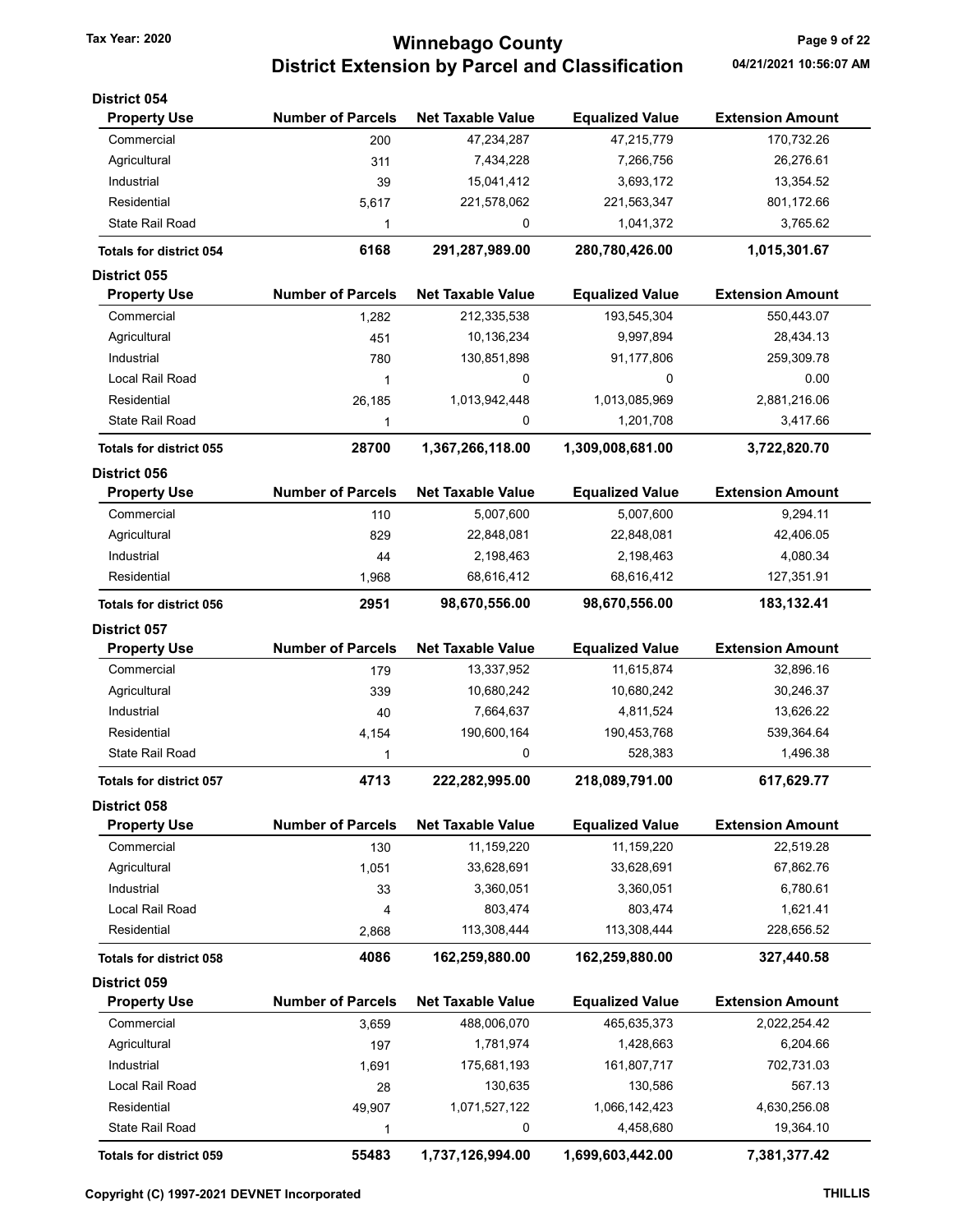# Tax Year: 2020 **Winnebago County Tax Year: 2020** Page 10 of 22 District Extension by Parcel and Classification 04/21/2021 10:56:07 AM

| <b>District 060</b>                        |                          |                          |                        |                         |
|--------------------------------------------|--------------------------|--------------------------|------------------------|-------------------------|
| <b>Property Use</b>                        | <b>Number of Parcels</b> | <b>Net Taxable Value</b> | <b>Equalized Value</b> | <b>Extension Amount</b> |
| Commercial                                 | 5,066                    | 704,107,320              | 663, 142, 186          | 654,521.26              |
| Agricultural                               | 1,441                    | 28,103,970               | 27,444,847             | 27,088.09               |
| Industrial                                 | 2,540                    | 311,913,791              | 247, 174, 637          | 243,961.53              |
| Local Rail Road                            | 29                       | 130,635                  | 130,586                | 128.87                  |
| Residential                                | 85,240                   | 2,183,131,538            | 2,176,879,549          | 2,148,579.63            |
| State Rail Road                            | 1                        | 0                        | 7,704,720              | 7,604.60                |
| <b>Totals for district 060</b>             | 94317                    | 3,227,387,254.00         | 3,122,476,525.00       | 3,081,883.98            |
| <b>District 061</b>                        |                          |                          |                        |                         |
| <b>Property Use</b>                        | <b>Number of Parcels</b> | <b>Net Taxable Value</b> | <b>Equalized Value</b> | <b>Extension Amount</b> |
| Commercial                                 | 278                      | 23,876,841               | 22,930,031             | 45,126.36               |
| Agricultural                               | 53                       | 385,588                  | 385,588                | 758.82                  |
| Industrial                                 | 140                      | 17,686,694               | 16,871,026             | 33,202.23               |
| Residential                                | 3,046                    | 86,080,642               | 86,004,405             | 169,256.59              |
| <b>State Rail Road</b>                     | 1                        | 0                        | 1,393,787              | 2,743.00                |
|                                            |                          |                          |                        |                         |
| <b>Totals for district 061</b>             | 3518                     | 128,029,765.00           | 127,584,837.00         | 251,087.00              |
| <b>District 062</b><br><b>Property Use</b> | <b>Number of Parcels</b> | <b>Net Taxable Value</b> | <b>Equalized Value</b> | <b>Extension Amount</b> |
| Commercial                                 |                          | 2,424,914                | 2,424,914              | 950.57                  |
| Agricultural                               | 28<br>33                 | 450,386                  | 450,386                | 176.57                  |
|                                            |                          |                          |                        | 455.14                  |
| Industrial                                 | 13                       | 1,161,081                | 1,161,081              |                         |
| Residential                                | 432                      | 7,221,641                | 7,221,641              | 2,830.72                |
| <b>Totals for district 062</b>             | 506                      | 11,258,022.00            | 11,258,022.00          | 4,413.00                |
| <b>District 063</b>                        |                          |                          |                        |                         |
| <b>Property Use</b>                        | <b>Number of Parcels</b> | <b>Net Taxable Value</b> | <b>Equalized Value</b> | <b>Extension Amount</b> |
| Commercial                                 | 4                        | 40,938                   | 0                      | 500.20                  |
| Industrial                                 | 2                        | 61,032                   | 0                      | 0.00                    |
| <b>Totals for district 063</b>             | 6                        | 101,970.00               | 0.00                   | 500.20                  |
| <b>District 064</b>                        |                          |                          |                        |                         |
| <b>Property Use</b>                        | <b>Number of Parcels</b> | <b>Net Taxable Value</b> | <b>Equalized Value</b> | <b>Extension Amount</b> |
| Residential                                | 91                       | 639,997                  | 639,997                | 0.00                    |
| <b>Totals for district 064</b>             | 91                       | 639,997.00               | 639,997.00             | 0.00                    |
| <b>District 065</b>                        |                          |                          |                        |                         |
| <b>Property Use</b>                        | <b>Number of Parcels</b> | <b>Net Taxable Value</b> | <b>Equalized Value</b> | <b>Extension Amount</b> |
| Commercial                                 | 2                        | 17,310                   | 17,310                 | 139.05                  |
| Industrial                                 | 4                        | 97,450                   | 97,450                 | 782.82                  |
| Residential                                | 544                      | 1,421,638                | 1,421,638              | 11,420.06               |
| <b>Totals for district 065</b>             | 550                      | 1,536,398.00             | 1,536,398.00           | 12,341.93               |
| District 066                               |                          |                          |                        |                         |
| <b>Property Use</b>                        | <b>Number of Parcels</b> | <b>Net Taxable Value</b> | <b>Equalized Value</b> | <b>Extension Amount</b> |
| Commercial                                 | 70                       | 12,368,179               | 0                      | 129,376.64              |
| <b>Totals for district 066</b>             | 70                       | 12,368,179.00            | 0.00                   | 129,376.64              |
| <b>District 067</b>                        |                          |                          |                        |                         |
| <b>Property Use</b>                        | <b>Number of Parcels</b> | <b>Net Taxable Value</b> | <b>Equalized Value</b> | <b>Extension Amount</b> |
| Commercial                                 | 35                       | 1,041,209                | 0                      | 62,172.84               |
|                                            |                          |                          |                        |                         |
| Industrial                                 | 18                       | 110,134                  | 0                      | 642.56                  |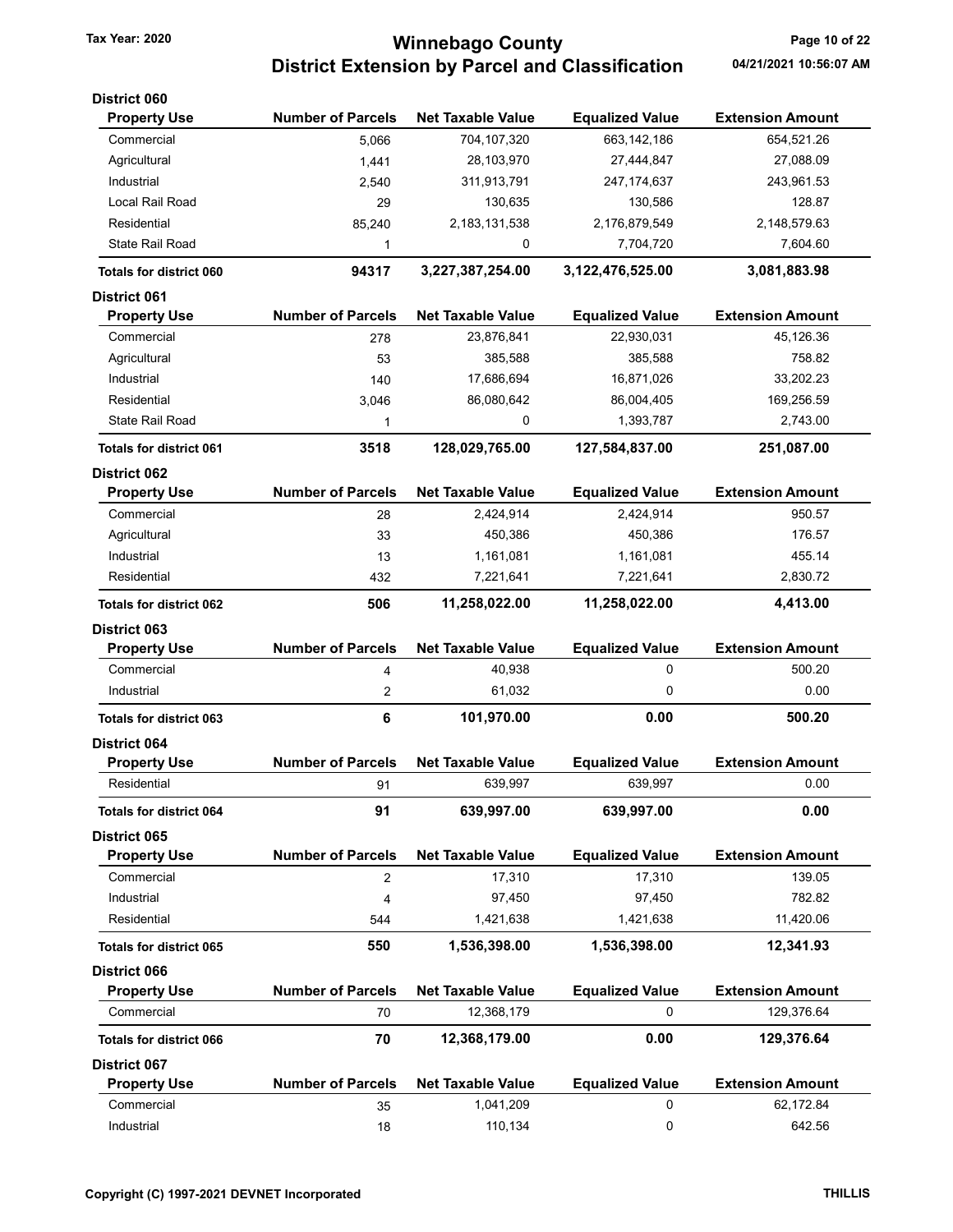## Tax Year: 2020 **120 COUNTY** Tax Year: 2020 **Page 11 of 22** District Extension by Parcel and Classification 04/21/2021 10:56:07 AM

| <b>District 067</b>            |                          |                          |                        |                         |
|--------------------------------|--------------------------|--------------------------|------------------------|-------------------------|
| <b>Property Use</b>            | <b>Number of Parcels</b> | <b>Net Taxable Value</b> | <b>Equalized Value</b> | <b>Extension Amount</b> |
| Residential                    | 1,694                    | 8,822,231                | $\mathbf 0$            | 37,620.66               |
| <b>Totals for district 067</b> | 1747                     | 9,973,574.00             | 0.00                   | 100,436.06              |
| <b>District 068</b>            |                          |                          |                        |                         |
| <b>Property Use</b>            | <b>Number of Parcels</b> | <b>Net Taxable Value</b> | <b>Equalized Value</b> | <b>Extension Amount</b> |
| Commercial                     | 8                        | 85,360                   | 0                      | 10,484.00               |
| Industrial                     | 56                       | 943,963                  | 0                      | 29,510.20               |
| Residential                    | 16                       | 60,761                   | 0                      | 705.04                  |
| <b>Totals for district 068</b> | 80                       | 1,090,084.00             | 0.00                   | 40,699.24               |
| <b>District 070</b>            |                          |                          |                        |                         |
| <b>Property Use</b>            | <b>Number of Parcels</b> | <b>Net Taxable Value</b> | <b>Equalized Value</b> | <b>Extension Amount</b> |
| Commercial                     | 963                      | 138,546,700              | 120,472,645            | 7,812,169.16            |
| Agricultural                   | 45                       | 508,718                  | 506,595                | 32,850.67               |
| Industrial                     | 622                      | 82,004,698               | 64,990,981             | 4,214,405.31            |
| Local Rail Road                | 1                        | 0                        | 0                      | 0.00                    |
| Residential                    | 16,103                   | 491,012,418              | 490,419,087            | 31,801,716.16           |
| State Rail Road                | 1                        | 0                        | 630,080                | 40,858.18               |
| <b>Totals for district 070</b> | 17735                    | 712,072,534.00           | 677,019,388.00         | 43,901,999.48           |
| <b>District 071</b>            |                          |                          |                        |                         |
| <b>Property Use</b>            | <b>Number of Parcels</b> | <b>Net Taxable Value</b> | <b>Equalized Value</b> | <b>Extension Amount</b> |
| Commercial                     | 210                      | 47,796,356               | 47,796,356             | 1,910,946.06            |
| Agricultural                   | 123                      | 4,056,637                | 4,056,637              | 162,188.36              |
| Industrial                     | 53                       | 8,223,862                | 8,085,564              | 323,268.94              |
| Residential                    | 5,267                    | 282,634,976              | 282,634,976            | 11,300,028.67           |
| State Rail Road                | 1                        | 0                        | 126,749                | 5,067.56                |
| <b>Totals for district 071</b> | 5654                     | 342,711,831.00           | 342,700,282.00         | 13,701,499.59           |
| <b>District 072</b>            |                          |                          |                        |                         |
| <b>Property Use</b>            | <b>Number of Parcels</b> | <b>Net Taxable Value</b> | <b>Equalized Value</b> | <b>Extension Amount</b> |
| Commercial                     | 53                       | 13,339,223               | 13,339,223             | 533, 168.73             |
| Agricultural                   | 133                      | 3,629,568                | 3,629,568              | 145,073.83              |
| Industrial                     | 10                       | 6,093,791                | 6,093,791              | 243,568.81              |
| Residential                    | 2,024                    | 118,256,134              | 118,256,134            | 4,726,698.11            |
| <b>Totals for district 072</b> | 2220                     | 141,318,716.00           | 141,318,716.00         | 5,648,509.48            |
| District 073                   |                          |                          |                        |                         |
| <b>Property Use</b>            | <b>Number of Parcels</b> | <b>Net Taxable Value</b> | <b>Equalized Value</b> | <b>Extension Amount</b> |
| Commercial                     | 23                       | 1,223,503                | 1,223,503              | 46,795.29               |
| Agricultural                   | 390                      | 11,545,687               | 11,545,687             | 441,587.90              |
| Residential                    | 630                      | 21, 187, 224             | 21, 187, 224           | 810,348.10              |
| <b>Totals for district 073</b> | 1043                     | 33,956,414.00            | 33,956,414.00          | 1,298,731.29            |
| District 074                   |                          |                          |                        |                         |
| <b>Property Use</b>            | <b>Number of Parcels</b> | <b>Net Taxable Value</b> | <b>Equalized Value</b> | <b>Extension Amount</b> |
| Commercial                     | 149                      | 12,649,700               | 10,927,622             | 389,700.90              |
| Agricultural                   | 507                      | 15,784,898               | 15,784,898             | 562,920.99              |
| Industrial                     | 62                       | 13,294,720               | 10,441,607             | 372,368.60              |
| Residential                    | 4,829                    | 221,068,063              | 220,921,667            | 7,878,508.36            |
| <b>State Rail Road</b>         | 1                        | 0                        | 699,395                | 24,941.84               |
| Totals for district 074        | 5548                     | 262,797,381.00           | 258,775,189.00         | 9,228,440.69            |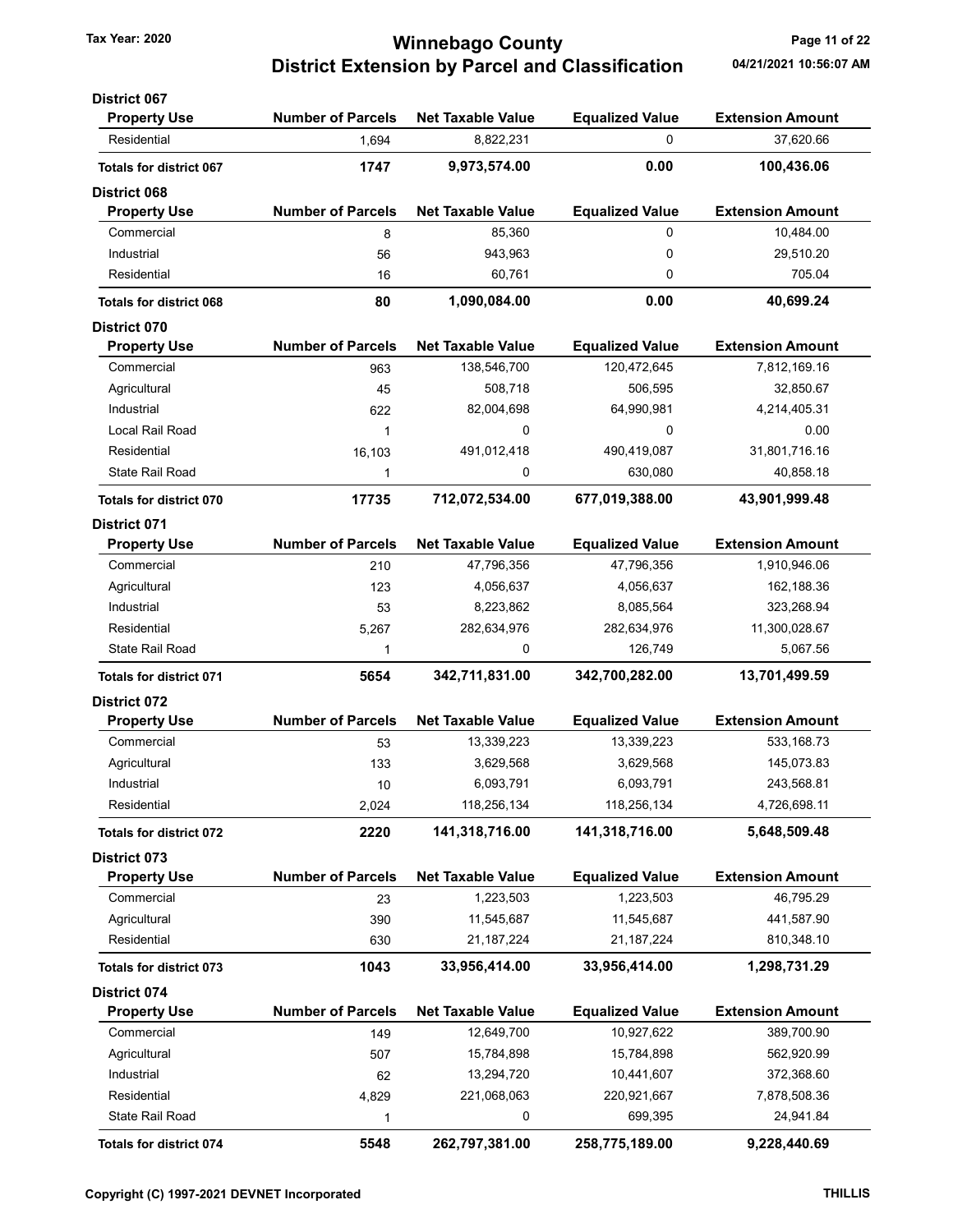# Tax Year: 2020 **Winnebago County Tax Year: 2020** Page 12 of 22 District Extension by Parcel and Classification 04/21/2021 10:56:07 AM

| <b>District 075</b>            |                          |                          |                        |                         |
|--------------------------------|--------------------------|--------------------------|------------------------|-------------------------|
| <b>Property Use</b>            | <b>Number of Parcels</b> | <b>Net Taxable Value</b> | <b>Equalized Value</b> | <b>Extension Amount</b> |
| Commercial                     | 1                        | 593,954                  | 593,954                | 36,828.71               |
| Agricultural                   | 4                        | 168,008                  | 168,008                | 10,417.51               |
| Residential                    | 3                        | 401,434                  | 401,434                | 24,891.31               |
| <b>Totals for district 075</b> | 8                        | 1,163,396.00             | 1,163,396.00           | 72,137.53               |
| <b>District 076</b>            |                          |                          |                        |                         |
| <b>Property Use</b>            | <b>Number of Parcels</b> | <b>Net Taxable Value</b> | <b>Equalized Value</b> | <b>Extension Amount</b> |
| Commercial                     | 4,125                    | 566, 187, 385            | 543,082,001            | 35,765,751.46           |
| Agricultural                   | 1,130                    | 19,533,472               | 19,131,427             | 1,259,938.40            |
| Industrial                     | 1,911                    | 227,909,238              | 180, 165, 445          | 11,858,416.52           |
| Local Rail Road                | 28                       | 130,635                  | 130,586                | 8,599.98                |
| Residential                    | 67,603                   | 1,621,235,686            | 1,615,573,124          | 106,396,798.03          |
| State Rail Road                | 1                        | 0                        | 6,797,109              | 447,637.26              |
| <b>Totals for district 076</b> | 74798                    | 2,434,996,416.00         | 2,364,879,692.00       | 155,737,141.65          |
| <b>District 077</b>            |                          |                          |                        |                         |
| <b>Property Use</b>            | <b>Number of Parcels</b> | <b>Net Taxable Value</b> | <b>Equalized Value</b> | <b>Extension Amount</b> |
| Commercial                     | 435                      | 75,008,782               | 73,286,704             | 1,899,664.76            |
| Agricultural                   | 1,153                    | 35,016,790               | 35,016,790             | 907,670.07              |
| Industrial                     | 125                      | 27,612,373               | 24,620,962             | 638,199.95              |
| Residential                    | 12,750                   | 643,146,397              | 643,000,001            | 16,667,203.78           |
| <b>State Rail Road</b>         | 1                        | 0                        | 826,144                | 21,414.50               |
| <b>Totals for district 077</b> | 14464                    | 780,784,342.00           | 776,750,601.00         | 20, 134, 153.06         |
| <b>District 078</b>            |                          |                          |                        |                         |
| <b>Property Use</b>            | <b>Number of Parcels</b> | <b>Net Taxable Value</b> | <b>Equalized Value</b> | <b>Extension Amount</b> |
| Commercial                     | 8                        | 260,491                  | 260,491                | 14,882.38               |
| Agricultural                   | 107                      | 2,413,165                | 2,158,210              | 123,302.82              |
| Residential                    | 237                      | 9,827,895                | 9,827,895              | 561,487.32              |
| State Rail Road                | 1                        | 0                        | 51,476                 | 2,940.94                |
| <b>Totals for district 078</b> | 353                      | 12,501,551.00            | 12,298,072.00          | 702,613.46              |
| <b>District 079</b>            |                          |                          |                        |                         |
| <b>Property Use</b>            | <b>Number of Parcels</b> | <b>Net Taxable Value</b> | <b>Equalized Value</b> | <b>Extension Amount</b> |
| Commercial                     | 296                      | 17,784,469               | 16,837,659             | 1,004,349.48            |
| Agricultural                   | 34                       | 327,521                  | 327,521                | 19,536.34               |
| Industrial                     | 146                      | 14,958,398               | 14, 142, 730           | 843,599.68              |
| Residential                    | 2,464                    | 54,385,255               | 54,309,018             | 3,239,478.57            |
| <b>State Rail Road</b>         | 1                        | 0                        | 1,525,221              | 90,977.92               |
| <b>Totals for district 079</b> | 2941                     | 87,455,643.00            | 87,142,149.00          | 5,197,941.99            |
| District 080                   |                          |                          |                        |                         |
| <b>Property Use</b>            | <b>Number of Parcels</b> | <b>Net Taxable Value</b> | <b>Equalized Value</b> | <b>Extension Amount</b> |
| Commercial                     | 108                      | 4,947,530                | 4,947,530              | 284,255.37              |
| Agricultural                   | 723                      | 19,659,580               | 19,659,580             | 1,129,521.54            |
| Industrial                     | 44                       | 2,198,463                | 2,198,463              | 126,310.49              |
| Residential                    | 1,942                    | 67,314,621               | 67,314,621             | 3,867,493.97            |
| <b>Totals for district 080</b> | 2817                     | 94,120,194.00            | 94,120,194.00          | 5,407,581.37            |
| <b>District 081</b>            |                          |                          |                        |                         |
| <b>Property Use</b>            | <b>Number of Parcels</b> | <b>Net Taxable Value</b> | <b>Equalized Value</b> | <b>Extension Amount</b> |
| Commercial                     | 87                       | 4,653,511                | 4,466,787              | 309,566.23              |
| Agricultural                   | 1,002                    | 22,956,588               | 22,956,588             | 1,590,983.46            |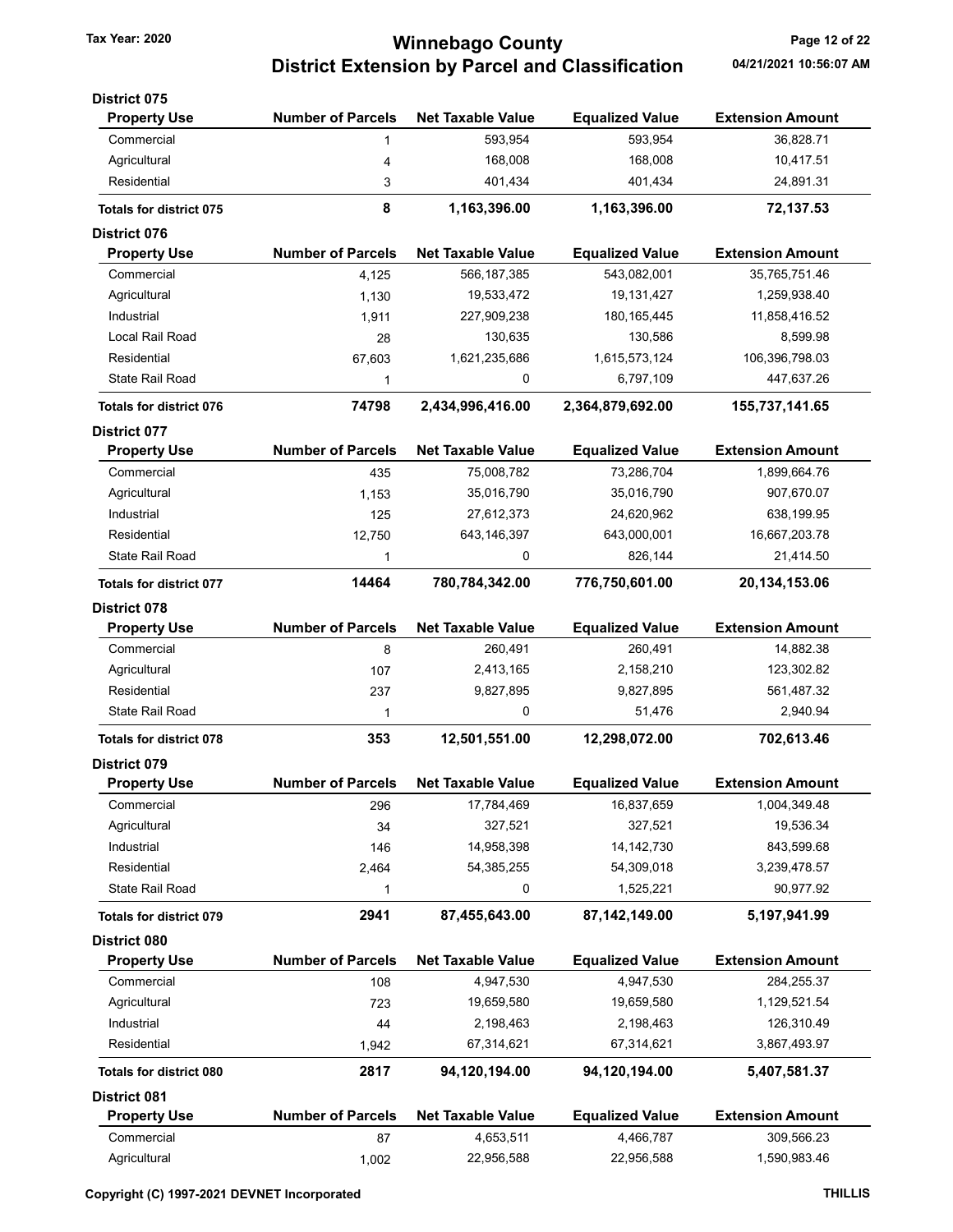## Tax Year: 2020 **State 12 of 22 Ultimate 12 of 22** Minnebago County District Extension by Parcel and Classification 04/21/2021 10:56:07 AM

| <b>District 081</b>            |                          |                          |                        |                         |
|--------------------------------|--------------------------|--------------------------|------------------------|-------------------------|
| <b>Property Use</b>            | <b>Number of Parcels</b> | <b>Net Taxable Value</b> | <b>Equalized Value</b> | <b>Extension Amount</b> |
| Industrial                     | 18                       | 448,336                  | 299,276                | 20.741.03               |
| Residential                    | 2,132                    | 58,456,329               | 58,374,556             | 4,045,591.19            |
| <b>Totals for district 081</b> | 3239                     | 86,514,764.00            | 86,097,207.00          | 5,966,881.91            |
| <b>District 082</b>            |                          |                          |                        |                         |
| <b>Property Use</b>            | <b>Number of Parcels</b> | <b>Net Taxable Value</b> | <b>Equalized Value</b> | <b>Extension Amount</b> |
| Commercial                     | 132                      | 11,219,290               | 11,219,290             | 740,955.60              |
| Agricultural                   | 1,172                    | 37,019,285               | 37,019,285             | 2,444,864.53            |
| Industrial                     | 40                       | 5,101,610                | 5,101,610              | 336,925.63              |
| Local Rail Road                | 4                        | 803,474                  | 803,474                | 53,063.83               |
| Residential                    | 3,119                    | 120,405,298              | 120,405,298            | 7,951,927.59            |
| <b>State Rail Road</b>         | 1                        | 0                        | 1,436,812              | 94,891.40               |
| <b>Totals for district 082</b> | 4468                     | 174,548,957.00           | 175,985,769.00         | 11,622,628.58           |
| <b>District 083</b>            |                          |                          |                        |                         |
| <b>Property Use</b>            | <b>Number of Parcels</b> | <b>Net Taxable Value</b> | <b>Equalized Value</b> | <b>Extension Amount</b> |
| Agricultural                   | 12                       | 288,082                  | 288,082                | 17,719.34               |
| Residential                    | 9                        | 388,864                  | 388,864                | 23,918.25               |
| <b>Totals for district 083</b> | 21                       | 676,946.00               | 676,946.00             | 41,637.59               |
| <b>District 084</b>            |                          |                          |                        |                         |
| <b>Property Use</b>            | <b>Number of Parcels</b> | <b>Net Taxable Value</b> | <b>Equalized Value</b> | <b>Extension Amount</b> |
| Commercial                     | 6,155                    | 819,202,112              | 775,167,061            | 3,577,395.77            |
| Agricultural                   | 5,370                    | 137,603,127              | 136,944,004            | 631,996.63              |
| Industrial                     | 2,906                    | 360,233,116              | 291,519,467            | 1,345,362.65            |
| Local Rail Road                | 33                       | 934,109                  | 934,060                | 4,310.64                |
| Residential                    | 106,353                  | 3,066,185,333            | 3,059,625,034          | 14,120,171.67           |
| State Rail Road                | 1                        | 0                        | 11,266,842             | 51,996.56               |
| <b>Totals for district 084</b> | 120818                   | 4,384,157,797.00         | 4,275,456,468.00       | 19,731,233.92           |
| <b>District 085</b>            |                          |                          |                        |                         |
| <b>Property Use</b>            | <b>Number of Parcels</b> | <b>Net Taxable Value</b> | <b>Equalized Value</b> | <b>Extension Amount</b> |
| Agricultural                   | 12                       | 288,082                  | 288,082                | 1,871.96                |
| Residential                    | 9                        | 388,864                  | 388,864                | 2,526.83                |
| <b>Totals for district 085</b> | 21                       | 676,946.00               | 676,946.00             | 4,398.79                |
| <b>District 088</b>            |                          |                          |                        |                         |
| <b>Property Use</b>            | <b>Number of Parcels</b> | <b>Net Taxable Value</b> | <b>Equalized Value</b> | <b>Extension Amount</b> |
| Commercial                     | 33                       | 1,010,561                | 0                      | 27,344.74               |
| Industrial                     | 3                        | 84,774                   | 0                      | 2,342.18                |
| Residential                    | 32                       | 372,410                  | 0                      | 498.16                  |
| <b>Totals for district 088</b> | 68                       | 1,467,745.00             | 0.00                   | 30,185.08               |
| <b>District 089</b>            |                          |                          |                        |                         |
| <b>Property Use</b>            | <b>Number of Parcels</b> | <b>Net Taxable Value</b> | <b>Equalized Value</b> | <b>Extension Amount</b> |
| Commercial                     | 46                       | 2,354,473                | 0                      | 37,111.18               |
| Industrial                     | 1                        | 8,619                    | 0                      | 249.58                  |
| Residential                    | 424                      | 5,023,114                | 0                      | 3,065.52                |
| <b>Totals for district 089</b> | 471                      | 7,386,206.00             | 0.00                   | 40,426.28               |
| <b>District 093</b>            |                          |                          |                        |                         |
| <b>Property Use</b>            | <b>Number of Parcels</b> | <b>Net Taxable Value</b> | <b>Equalized Value</b> | <b>Extension Amount</b> |
| Commercial                     | 8                        | 698,265                  | 0                      | 30,591.42               |
| Industrial                     | 11                       | 313,504                  | 0                      | 1,598.18                |
|                                |                          |                          |                        |                         |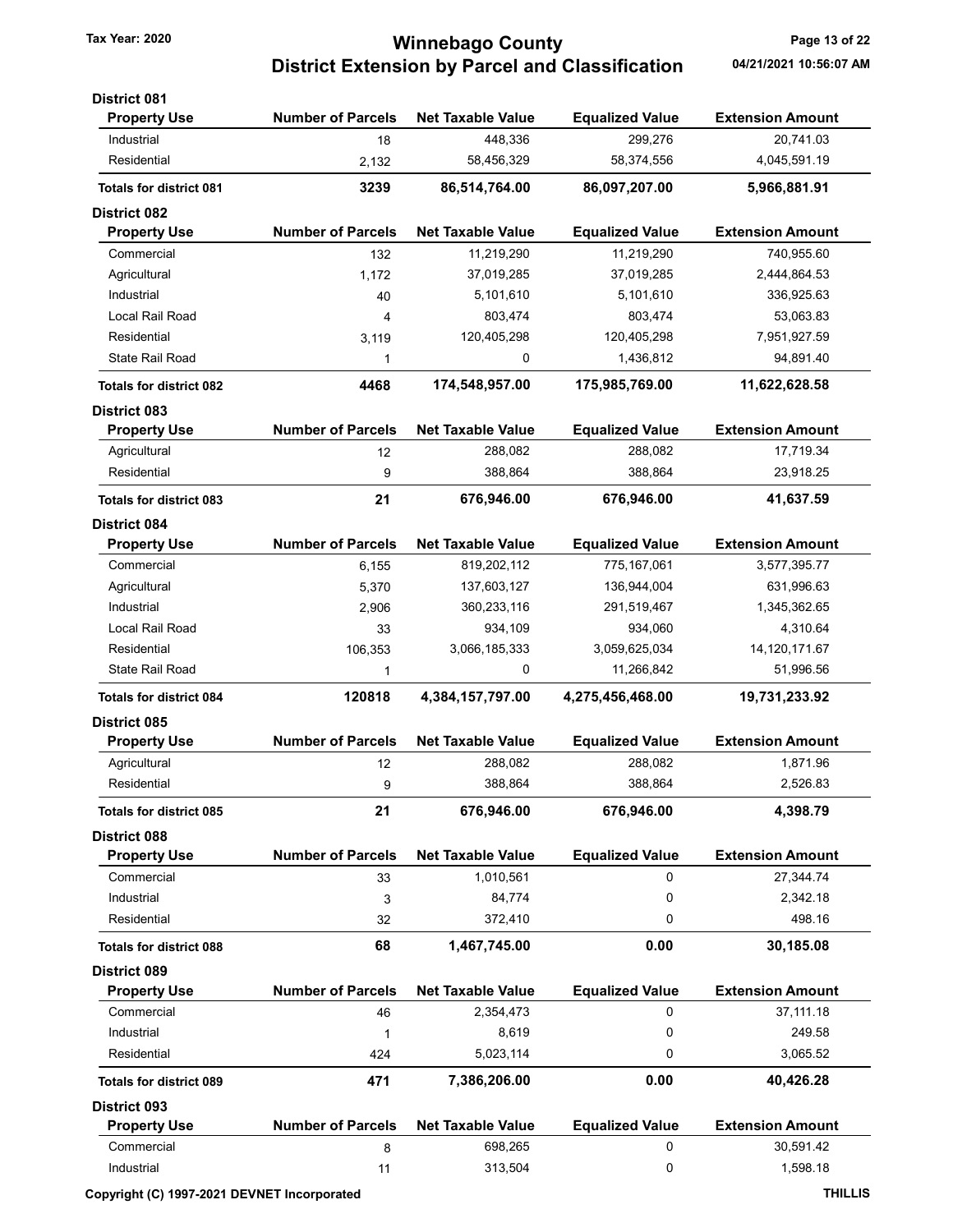## Tax Year: 2020 **Tax Year: 2020** Page 14 of 22 District Extension by Parcel and Classification 04/21/2021 10:56:07 AM

| <b>District 093</b>            |                          |                          |                        |                         |
|--------------------------------|--------------------------|--------------------------|------------------------|-------------------------|
| <b>Property Use</b>            | <b>Number of Parcels</b> | <b>Net Taxable Value</b> | <b>Equalized Value</b> | <b>Extension Amount</b> |
| Residential                    | 17                       | 285,929                  | $\Omega$               | 20,124.64               |
| <b>Totals for district 093</b> | 36                       | 1,297,698.00             | 0.00                   | 52,314.24               |
| <b>District 094</b>            |                          |                          |                        |                         |
| <b>Property Use</b>            | <b>Number of Parcels</b> | <b>Net Taxable Value</b> | <b>Equalized Value</b> | <b>Extension Amount</b> |
| Commercial                     | 25                       | 1,471,749                | 0                      | 18,070.40               |
| Agricultural                   | 11                       | 57,392                   | 0                      | 5,235.24                |
| Industrial                     | 108                      | 33, 148, 111             | 0                      | 1,366,447.10            |
| <b>Totals for district 094</b> | 144                      | 34,677,252.00            | 0.00                   | 1,389,752.74            |
| <b>District 098</b>            |                          |                          |                        |                         |
| <b>Property Use</b>            | <b>Number of Parcels</b> | <b>Net Taxable Value</b> | <b>Equalized Value</b> | <b>Extension Amount</b> |
| Commercial                     | 26                       | 10,089,701               | 0                      | 896,142.68              |
| Residential                    | 4                        | 12,548                   | $\mathbf 0$            | 232.96                  |
| <b>Totals for district 098</b> | 30                       | 10,102,249.00            | 0.00                   | 896,375.64              |
| <b>District 101</b>            |                          |                          |                        |                         |
| <b>Property Use</b>            | <b>Number of Parcels</b> | <b>Net Taxable Value</b> | <b>Equalized Value</b> | <b>Extension Amount</b> |
| Commercial                     | 38                       | 2,430,192                | 2,430,192              | 1,010.97                |
| Agricultural                   | 1,098                    | 29,428,185               | 29,428,185             | 12,242.18               |
| Residential                    | 1,096                    | 38,223,133               | 38,223,133             | 15,900.99               |
| <b>Totals for district 101</b> | 2232                     | 70,081,510.00            | 70,081,510.00          | 29,154.14               |
| <b>District 102</b>            |                          |                          |                        |                         |
| <b>Property Use</b>            | <b>Number of Parcels</b> | <b>Net Taxable Value</b> | <b>Equalized Value</b> | <b>Extension Amount</b> |
| Commercial                     | 85                       | 4,421,021                | 4,234,297              | 1,672.55                |
| Agricultural                   | 803                      | 18,589,025               | 18,589,025             | 7,342.66                |
| Industrial                     | 18                       | 448,336                  | 299,276                | 118.22                  |
| Residential                    | 2,057                    | 55,029,272               | 54,947,499             | 21,703.56               |
| <b>Totals for district 102</b> | 2963                     | 78,487,654.00            | 78,070,097.00          | 30,836.99               |
| <b>District 104</b>            |                          |                          |                        |                         |
| <b>Property Use</b>            | <b>Number of Parcels</b> | <b>Net Taxable Value</b> | <b>Equalized Value</b> | <b>Extension Amount</b> |
| Commercial                     | 21                       | 953,659                  | 0                      | 103,584.24              |
| Industrial                     | 44                       | 1,366,227                | 0                      | 14,911.84               |
| Local Rail Road                | 1                        | 0                        | 0                      | 0.00                    |
| Residential                    | 45                       | 319,354                  | 0                      | 18,380.24               |
| <b>Totals for district 104</b> | 111                      | 2,639,240.00             | 0.00                   | 136,876.32              |
| <b>District 105</b>            |                          |                          |                        |                         |
| <b>Property Use</b>            | <b>Number of Parcels</b> | <b>Net Taxable Value</b> | <b>Equalized Value</b> | <b>Extension Amount</b> |
| Residential                    | 26                       | 453,206                  | 0                      | 57,778.74               |
| <b>Totals for district 105</b> | 26                       | 453,206.00               | 0.00                   | 57,778.74               |
| District 106                   |                          |                          |                        |                         |
| <b>Property Use</b>            | <b>Number of Parcels</b> | <b>Net Taxable Value</b> | <b>Equalized Value</b> | <b>Extension Amount</b> |
| Commercial                     | 48                       | 1,056,863                | 0                      | 18,684.38               |
| Industrial                     | 13                       | 311,788                  | 0                      | 14,915.44               |
| Residential                    | 26                       | 320,126                  | 0                      | 8,182.54                |
| <b>Totals for district 106</b> | 87                       | 1,688,777.00             | 0.00                   | 41,782.36               |
| <b>District 107</b>            |                          |                          |                        |                         |
| <b>Property Use</b>            | <b>Number of Parcels</b> | <b>Net Taxable Value</b> | <b>Equalized Value</b> | <b>Extension Amount</b> |
| Commercial                     | 14                       | 989,615                  | 0                      | 121,909.68              |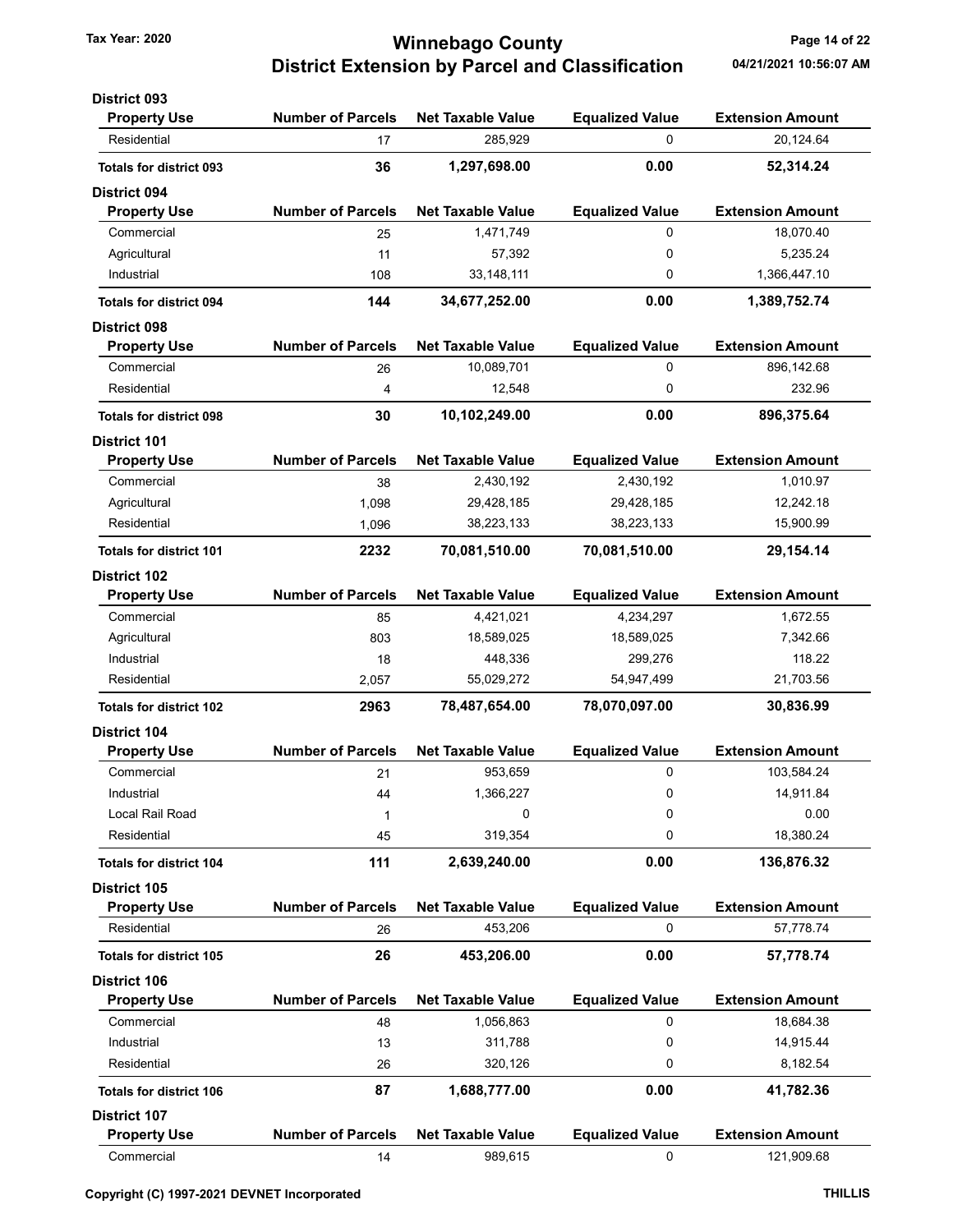### Tax Year: 2020 **Page 15 of 22 Winnebago County** Page 15 of 22 District Extension by Parcel and Classification 04/21/2021 10:56:07 AM

| <b>District 107</b>            |                          |                          |                        |                         |
|--------------------------------|--------------------------|--------------------------|------------------------|-------------------------|
| <b>Property Use</b>            | <b>Number of Parcels</b> | <b>Net Taxable Value</b> | <b>Equalized Value</b> | <b>Extension Amount</b> |
| Residential                    | 73                       | 827,428                  | 0                      | 103,195.88              |
| <b>Totals for district 107</b> | 87                       | 1,817,043.00             | 0.00                   | 225,105.56              |
| <b>District 109</b>            |                          |                          |                        |                         |
| <b>Property Use</b>            | <b>Number of Parcels</b> | <b>Net Taxable Value</b> | <b>Equalized Value</b> | <b>Extension Amount</b> |
| Residential                    | 9                        | 334,799                  | 334,799                | 5,260.32                |
| <b>Totals for district 109</b> | 9                        | 334,799.00               | 334,799.00             | 5,260.32                |
| <b>District 110</b>            |                          |                          |                        |                         |
| <b>Property Use</b>            | <b>Number of Parcels</b> | <b>Net Taxable Value</b> | <b>Equalized Value</b> | <b>Extension Amount</b> |
| Commercial                     | 14                       | 1,149,503                | 1,149,503              | 2,228.88                |
| Agricultural                   | 502                      | 14,100,744               | 14,100,744             | 27,341.27               |
| Residential                    | 355                      | 13,662,478               | 13,662,478             | 26,491.59               |
| <b>Totals for district 110</b> | 871                      | 28,912,725.00            | 28,912,725.00          | 56,061.74               |
| <b>District 111</b>            |                          |                          |                        |                         |
| <b>Property Use</b>            | <b>Number of Parcels</b> | <b>Net Taxable Value</b> | <b>Equalized Value</b> | <b>Extension Amount</b> |
| Commercial                     | 322                      | 44,404,663               | 44,404,663             | 113,009.86              |
| Agricultural                   | 255                      | 5,759,145                | 5,731,512              | 14,586.74               |
| Industrial                     | 297                      | 53,363,738               | 42,047,844             | 107,011.75              |
| Residential                    | 6,115                    | 208,753,745              | 208,753,745            | 531,277.85              |
| State Rail Road                | 1                        | 0                        | 1,650,260              | 4,199.92                |
| <b>Totals for district 111</b> | 6990                     | 312,281,291.00           | 302,588,024.00         | 770,086.12              |
| <b>District 112</b>            |                          |                          |                        |                         |
| <b>Property Use</b>            | <b>Number of Parcels</b> | <b>Net Taxable Value</b> | <b>Equalized Value</b> | <b>Extension Amount</b> |
| Commercial                     | 80                       | 4,013,964                | 3,827,240              | 10,628.24               |
| Agricultural                   | 408                      | 10,502,644               | 10,502,644             | 29,165.85               |
| Industrial                     | 17                       | 438,308                  | 289,248                | 803.22                  |
| Residential                    | 1,166                    | 26,687,045               | 26,605,272             | 73,883.70               |
| <b>Totals for district 112</b> | 1671                     | 41,641,961.00            | 41,224,404.00          | 114,481.01              |
| <b>District 113</b>            |                          |                          |                        |                         |
| <b>Property Use</b>            | <b>Number of Parcels</b> | <b>Net Taxable Value</b> | <b>Equalized Value</b> | <b>Extension Amount</b> |
| Commercial                     | 537                      | 94,897,410               | 78,945,257             | 35,683.29               |
| Agricultural                   | 193                      | 3,197,284                | 3,066,887              | 1,386.27                |
| Industrial                     | 483                      | 86,905,601               | 49,555,962             | 22,399.45               |
| Residential                    | 14,857                   | 520, 125, 215            | 519,379,123            | 234,759.23              |
| <b>Totals for district 113</b> | 16070                    | 705,125,510.00           | 650,947,229.00         | 294,228.24              |
| <b>District 114</b>            |                          |                          |                        |                         |
| <b>Property Use</b>            | <b>Number of Parcels</b> | <b>Net Taxable Value</b> | <b>Equalized Value</b> | <b>Extension Amount</b> |
| Commercial                     | 4                        | 282,803                  | 282,803                | 561.36                  |
| Agricultural                   | 327                      | 7,230,442                | 7,230,442              | 14,352.41               |
| Residential                    | 225                      | 8,716,618                | 8,716,618              | 17,302.47               |
| <b>Totals for district 114</b> | 556                      | 16,229,863.00            | 16,229,863.00          | 32,216.24               |
| District 115                   |                          |                          |                        |                         |
| <b>Property Use</b>            | <b>Number of Parcels</b> | <b>Net Taxable Value</b> | <b>Equalized Value</b> | <b>Extension Amount</b> |
| Commercial                     | 5                        | 407,057                  | 407,057                | 773.41                  |
| Agricultural                   | 397                      | 8,086,381                | 8,086,381              | 15,364.07               |
| Industrial                     | 1                        | 10,028                   | 10,028                 | 19.05                   |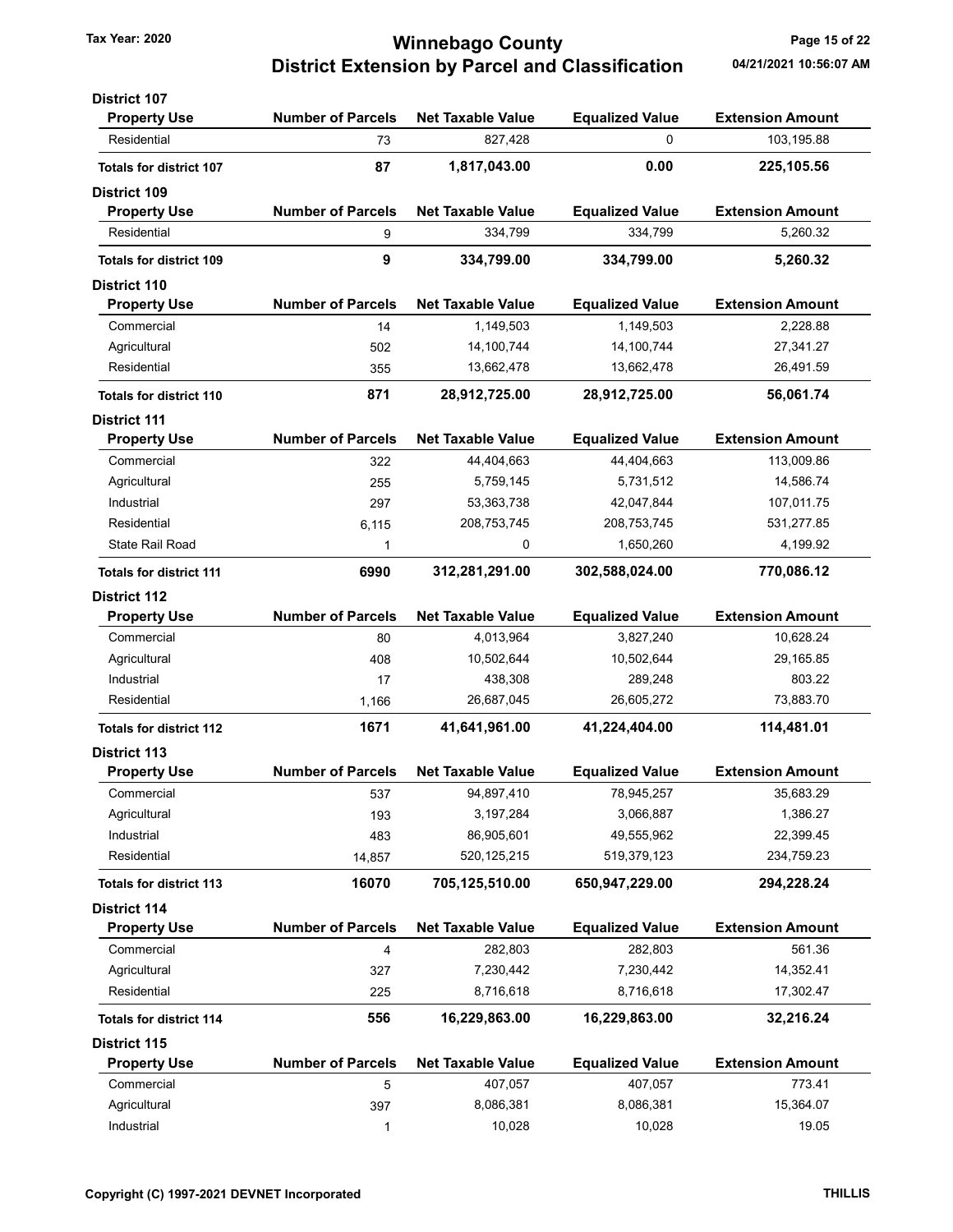### Tax Year: 2020 **Page 16 of 22 Winnebago County** Page 16 of 22 District Extension by Parcel and Classification 04/21/2021 10:56:07 AM

| <b>District 115</b>            |                          |                          |                        |                         |
|--------------------------------|--------------------------|--------------------------|------------------------|-------------------------|
| <b>Property Use</b>            | <b>Number of Parcels</b> | <b>Net Taxable Value</b> | <b>Equalized Value</b> | <b>Extension Amount</b> |
| Residential                    | 891                      | 28,342,227               | 28,342,227             | 53,850.92               |
| <b>Totals for district 115</b> | 1294                     | 36,845,693.00            | 36,845,693.00          | 70,007.45               |
| <b>District 116</b>            |                          |                          |                        |                         |
| <b>Property Use</b>            | <b>Number of Parcels</b> | <b>Net Taxable Value</b> | <b>Equalized Value</b> | <b>Extension Amount</b> |
| Commercial                     | 33                       | 1,869,293                | 1,869,293              | 3,620.81                |
| Agricultural                   | 418                      | 10,602,513               | 10,602,513             | 20,537.03               |
| Industrial                     | 42                       | 11,310,145               | 11,310,145             | 21,907.72               |
| Residential                    | 1,666                    | 68,187,723               | 68,187,723             | 132,079.75              |
| <b>State Rail Road</b>         | 1                        | 0                        | 647,872                | 1,254.94                |
| <b>Totals for district 116</b> | 2160                     | 91,969,674.00            | 92,617,546.00          | 179,400.25              |
| <b>District 117</b>            |                          |                          |                        |                         |
| <b>Property Use</b>            | <b>Number of Parcels</b> | <b>Net Taxable Value</b> | <b>Equalized Value</b> | <b>Extension Amount</b> |
| Commercial                     | 92                       | 3,718,964                | 3,718,964              | 6,671.81                |
| Agricultural                   | 451                      | 11,928,012               | 11,928,012             | 21,398.92               |
| Industrial                     | 44                       | 2,198,463                | 2,198,463              | 3,944.04                |
| Residential                    | 1,680                    | 59,015,873               | 59,015,873             | 105,874.37              |
| <b>Totals for district 117</b> | 2267                     | 76,861,312.00            | 76,861,312.00          | 137,889.14              |
| <b>District 118</b>            |                          |                          |                        |                         |
| <b>Property Use</b>            | <b>Number of Parcels</b> | <b>Net Taxable Value</b> | <b>Equalized Value</b> | <b>Extension Amount</b> |
| Commercial                     | 4,213                    | 564,239,903              | 539,012,617            | 679,156.07              |
| Agricultural                   | 722                      | 12,414,988               | 11,913,895             | 15,011.58               |
| Industrial                     | 1,723                    | 160,427,790              | 144,335,813            | 181,863.14              |
| Local Rail Road                | 29                       | 130,635                  | 130,586                | 164.53                  |
| Residential                    | 62,753                   | 1,390,508,372            | 1,384,998,571          | 1,745,098.95            |
| <b>State Rail Road</b>         | 1                        | 0                        | 5,406,588              | 6,812.32                |
| <b>Totals for district 118</b> | 69441                    | 2,127,721,688.00         | 2,085,798,070.00       | 2,628,106.59            |
| <b>District 119</b>            |                          |                          |                        |                         |
| <b>Property Use</b>            | <b>Number of Parcels</b> | <b>Net Taxable Value</b> | <b>Equalized Value</b> | <b>Extension Amount</b> |
| Commercial                     | 343                      | 24,470,765               | 22,140,845             | 32,834.82               |
| Agricultural                   | 352                      | 10,709,236               | 10,709,236             | 15,881.77               |
| Industrial                     | 146                      | 18,418,093               | 14,861,820             | 22,040.05               |
| Residential                    | 5,980                    | 235,718,660              | 235,512,516            | 349,265.07              |
| <b>State Rail Road</b>         | 1                        | 0                        | 1,418,224              | 2,103.24                |
| <b>Totals for district 119</b> | 6822                     | 289,316,754.00           | 284,642,641.00         | 422,124.95              |
| <b>District 120</b>            |                          |                          |                        |                         |
| <b>Property Use</b>            | <b>Number of Parcels</b> | <b>Net Taxable Value</b> | <b>Equalized Value</b> | <b>Extension Amount</b> |
| Commercial                     | 362                      | 67,661,714               | 67,322,746             | 108,995.48              |
| Agricultural                   | 255                      | 7,413,713                | 7,413,713              | 12,002.79               |
| Industrial                     | 124                      | 24,144,906               | 23,894,100             | 38,684.53               |
| Residential                    | 7,835                    | 401,134,575              | 401,118,086            | 649,410.01              |
| <b>State Rail Road</b>         | 1                        | 0                        | 862,983                | 1,397.18                |
| <b>Totals for district 120</b> | 8577                     | 500,354,908.00           | 500,611,628.00         | 810,489.99              |
| <b>District 121</b>            |                          |                          |                        |                         |
| <b>Property Use</b>            | <b>Number of Parcels</b> | <b>Net Taxable Value</b> | <b>Equalized Value</b> | <b>Extension Amount</b> |
| Commercial                     | 47                       | 3,733,511                | 3,733,511              | 15,337.24               |
| Agricultural                   | 450                      | 15,035,483               | 15,035,483             | 61,765.85               |
| Industrial                     | 4                        | 181,325                  | 181,325                | 744.89                  |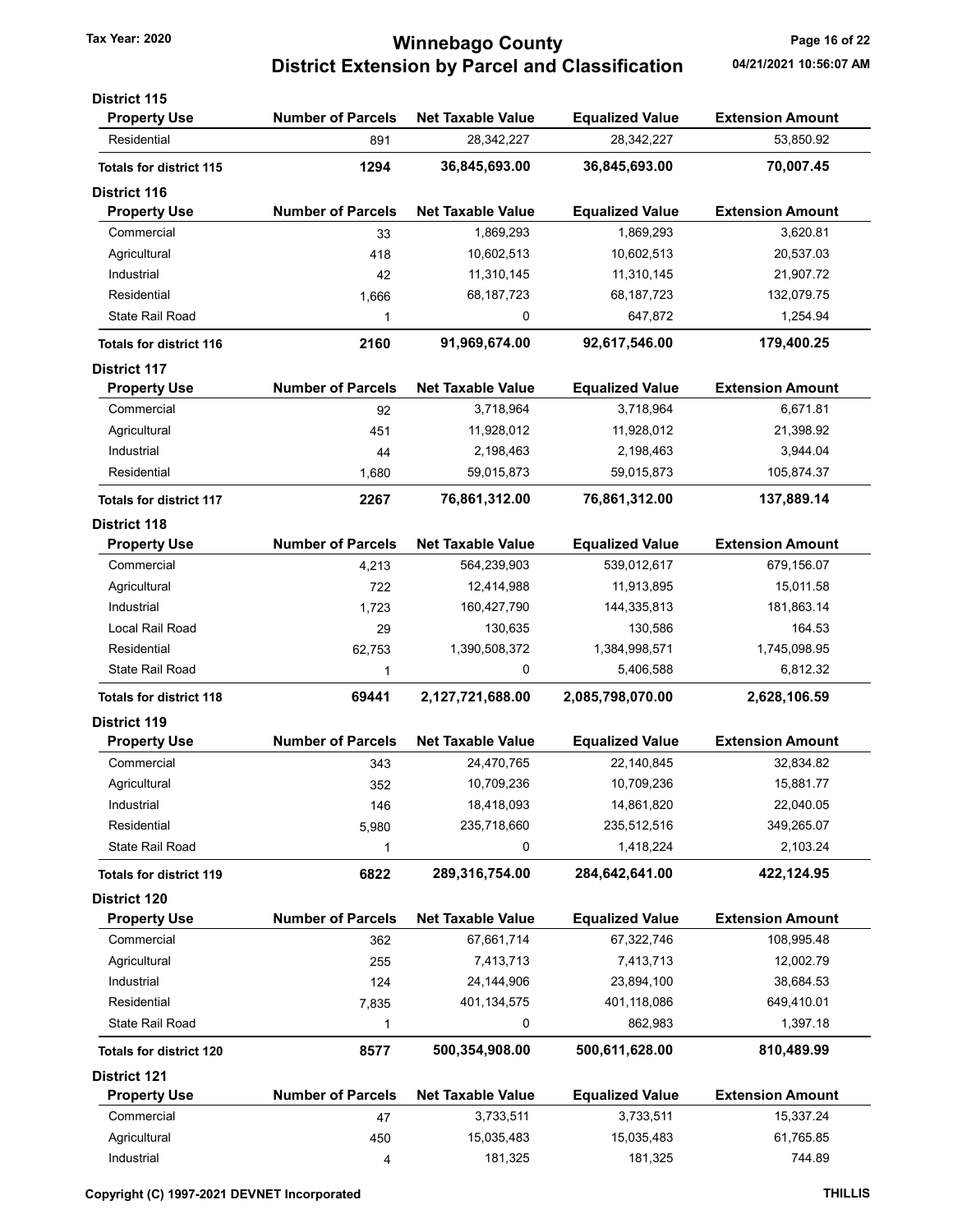## Tax Year: 2020 **Winnebago County Tax Year: 2020** Page 17 of 22 District Extension by Parcel and Classification 04/21/2021 10:56:07 AM

| <b>District 121</b>            |                          |                          |                        |                         |
|--------------------------------|--------------------------|--------------------------|------------------------|-------------------------|
| <b>Property Use</b>            | <b>Number of Parcels</b> | <b>Net Taxable Value</b> | <b>Equalized Value</b> | <b>Extension Amount</b> |
| Local Rail Road                | $\overline{2}$           | 664                      | 664                    | 2.72                    |
| Residential                    | 241                      | 8,506,127                | 8,506,127              | 34,943.07               |
| <b>State Rail Road</b>         | 1                        | 0                        | 688,877                | 2,829.92                |
| <b>Totals for district 121</b> | 745                      | 27,457,110.00            | 28,145,987.00          | 115,623.69              |
| <b>District 122</b>            |                          |                          |                        |                         |
| <b>Property Use</b>            | <b>Number of Parcels</b> | <b>Net Taxable Value</b> | <b>Equalized Value</b> | <b>Extension Amount</b> |
| Commercial                     | 20                       | 997,886                  | 997,886                | 1,147.57                |
| Agricultural                   | 269                      | 8,096,999                | 8,096,999              | 9,311.62                |
| Residential                    | 516                      | 15,844,037               | 15,844,037             | 18,220.90               |
| <b>Totals for district 122</b> | 805                      | 24,938,922.00            | 24,938,922.00          | 28,680.09               |
| <b>District 123</b>            |                          |                          |                        |                         |
| <b>Property Use</b>            | <b>Number of Parcels</b> | <b>Net Taxable Value</b> | <b>Equalized Value</b> | <b>Extension Amount</b> |
| Commercial                     | 83                       | 7,354,676                | 7,354,676              | 13,738.54               |
| Agricultural                   | 383                      | 12,813,625               | 12,813,625             | 23,935.90               |
| Industrial                     | 25                       | 2,834,719                | 2,834,719              | 5,295.27                |
| Local Rail Road                | 2                        | 802,810                  | 802,810                | 1,499.65                |
| Residential                    | 2,082                    | 81,371,502               | 81,371,502             | 152,001.73              |
| State Rail Road                | 1                        | 0                        | 592,038                | 1,105.94                |
| <b>Totals for district 123</b> | 2576                     | 105,177,332.00           | 105,769,370.00         | 197,577.03              |
| <b>District 124</b>            |                          |                          |                        |                         |
| <b>Property Use</b>            | <b>Number of Parcels</b> | <b>Net Taxable Value</b> | <b>Equalized Value</b> | <b>Extension Amount</b> |
| Commercial                     | 139                      | 7,452,475                | 7,452,475              | 3,852.90                |
| Agricultural                   | 901                      | 26,963,495               | 26,963,495             | 13,940.26               |
| Industrial                     | 48                       | 2,379,788                | 2,379,788              | 1,230.36                |
| Local Rail Road                | 2                        | 664                      | 664                    | 0.34                    |
| Residential                    | 1,921                    | 67,522,000               | 67,522,000             | 34,908.84               |
| <b>Totals for district 124</b> | 3011                     | 104,318,422.00           | 104,318,422.00         | 53,932.70               |
| <b>District 125</b>            |                          |                          |                        |                         |
| <b>Property Use</b>            | <b>Number of Parcels</b> | <b>Net Taxable Value</b> | <b>Equalized Value</b> | <b>Extension Amount</b> |
| Commercial                     | 19                       | 1,607,696                | 0                      | 106,908.24              |
| Residential                    | 2                        | 62,718                   | 0                      | 2,038.46                |
| <b>Totals for district 125</b> | 21                       | 1,670,414.00             | 0.00                   | 108,946.70              |
| <b>District 126</b>            |                          |                          |                        |                         |
| <b>Property Use</b>            | <b>Number of Parcels</b> | <b>Net Taxable Value</b> | <b>Equalized Value</b> | <b>Extension Amount</b> |
| Residential                    | 19                       | 300,955                  | 0                      | 29,710.32               |
| <b>Totals for district 126</b> | 19                       | 300,955.00               | 0.00                   | 29,710.32               |
| <b>District 127</b>            |                          |                          |                        |                         |
| <b>Property Use</b>            | <b>Number of Parcels</b> | <b>Net Taxable Value</b> | <b>Equalized Value</b> | <b>Extension Amount</b> |
| Commercial                     | 1                        | 27,453                   | 0                      | 252.16                  |
| Residential                    | 135                      | 2,052,700                | 0                      | 127,622.34              |
| <b>Totals for district 127</b> | 136                      | 2,080,153.00             | 0.00                   | 127,874.50              |
| <b>District 128</b>            |                          |                          |                        |                         |
| <b>Property Use</b>            | <b>Number of Parcels</b> | <b>Net Taxable Value</b> | <b>Equalized Value</b> | <b>Extension Amount</b> |
| Industrial                     | 25                       | 1,958,313                | 0                      | 53,117.58               |
|                                |                          | 1,958,313.00             | 0.00                   | 53,117.58               |
| <b>Totals for district 128</b> | 25                       |                          |                        |                         |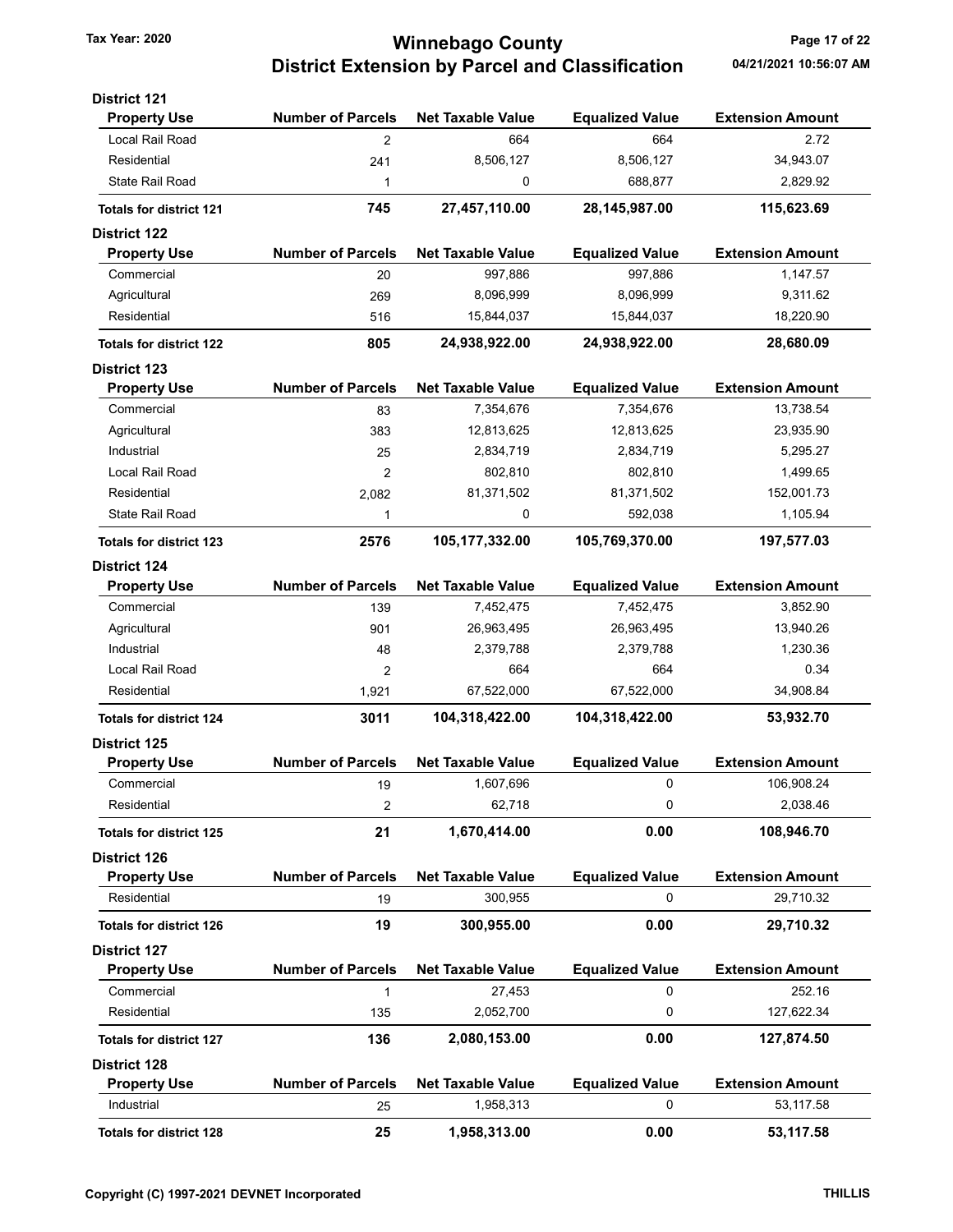### Tax Year: 2020 **Ninnebago County Tax Year: 2020** Page 18 of 22 District Extension by Parcel and Classification 04/21/2021 10:56:07 AM

| <b>District 129</b>            |                          |                          |                        |                         |
|--------------------------------|--------------------------|--------------------------|------------------------|-------------------------|
| <b>Property Use</b>            | <b>Number of Parcels</b> | <b>Net Taxable Value</b> | <b>Equalized Value</b> | <b>Extension Amount</b> |
| Residential                    | 17                       | 338,704                  | 0                      | 42,195.70               |
| <b>Totals for district 129</b> | 17                       | 338,704.00               | 0.00                   | 42,195.70               |
| <b>District 130</b>            |                          |                          |                        |                         |
| <b>Property Use</b>            | <b>Number of Parcels</b> | <b>Net Taxable Value</b> | <b>Equalized Value</b> | <b>Extension Amount</b> |
| Commercial                     | 1                        | 7,113                    | 0                      | 404.54                  |
| Residential                    | 400                      | 1,758,522                | 0                      | 136, 121.52             |
| <b>Totals for district 130</b> | 401                      | 1,765,635.00             | 0.00                   | 136,526.06              |
| <b>District 132</b>            |                          |                          |                        |                         |
| <b>Property Use</b>            | <b>Number of Parcels</b> | <b>Net Taxable Value</b> | <b>Equalized Value</b> | <b>Extension Amount</b> |
| Commercial                     | 174                      | 9,768,803                | 0                      | 73,565.40               |
| Industrial                     | 32                       | 2,595,594                | 0                      | 62,935.86               |
| Residential                    | 31                       | 485,192                  | 0                      | 8,851.06                |
| <b>Totals for district 132</b> | 237                      | 12,849,589.00            | 0.00                   | 145,352.32              |
| <b>District 133</b>            |                          |                          |                        |                         |
| <b>Property Use</b>            | <b>Number of Parcels</b> | Net Taxable Value        | <b>Equalized Value</b> | <b>Extension Amount</b> |
| Commercial                     | 7                        | 2,070,867                | 0                      | 221,504.74              |
| Agricultural                   | 8                        | 76,109                   | 0                      | 7,411.86                |
| Industrial                     | 21                       | 7,874,758                | 0                      | 90,814.14               |
| Residential                    | 10                       | 82,472                   | 0                      | 2,787.44                |
| <b>Totals for district 133</b> | 46                       | 10,104,206.00            | 0.00                   | 322,518.18              |
| <b>District 134</b>            |                          |                          |                        |                         |
| <b>Property Use</b>            | <b>Number of Parcels</b> | <b>Net Taxable Value</b> | <b>Equalized Value</b> | <b>Extension Amount</b> |
| Commercial                     | $\overline{7}$           | 96,884                   | 0                      | 8.88                    |
| <b>Totals for district 134</b> | 7                        | 96,884.00                | 0.00                   | 8.88                    |
| <b>District 135</b>            |                          |                          |                        |                         |
| <b>Property Use</b>            | <b>Number of Parcels</b> | <b>Net Taxable Value</b> | <b>Equalized Value</b> | <b>Extension Amount</b> |
| Commercial                     | 71                       | 10,564,835               | 0                      | 529,646.32              |
| Industrial                     | 3                        | 127,340                  | 0                      | 101.72                  |
| Residential                    | 191                      | 3,415,325                | 0                      | 44,087.18               |
| <b>Totals for district 135</b> | 265                      | 14,107,500.00            | 0.00                   | 573,835.22              |
| <b>District 136</b>            |                          |                          |                        |                         |
| <b>Property Use</b>            | <b>Number of Parcels</b> | <b>Net Taxable Value</b> | <b>Equalized Value</b> | <b>Extension Amount</b> |
| Residential                    | 26                       | 3,538,405                | 3,538,405              | 26,658.32               |
| <b>Totals for district 136</b> | 26                       | 3,538,405.00             | 3,538,405.00           | 26,658.32               |
| <b>District 137</b>            |                          |                          |                        |                         |
| <b>Property Use</b>            | <b>Number of Parcels</b> | <b>Net Taxable Value</b> | <b>Equalized Value</b> | <b>Extension Amount</b> |
| Commercial                     | 1                        | 1,919,241                | 0                      | 138,045.22              |
| Residential                    | $\mathbf{1}$             | 14,717                   | 0                      | 0.00                    |
| <b>Totals for district 137</b> | $\mathbf 2$              | 1,933,958.00             | 0.00                   | 138,045.22              |
| <b>District 138</b>            |                          |                          |                        |                         |
| <b>Property Use</b>            | <b>Number of Parcels</b> | <b>Net Taxable Value</b> | <b>Equalized Value</b> | <b>Extension Amount</b> |
| Commercial                     | 113                      | 2,453,189                | 0                      | 44,408.40               |
| Industrial                     | 53                       | 1,001,136                | 0                      | 1,309.42                |
| Local Rail Road                | 1                        | 5,006                    | 0                      | 6.30                    |
| Residential                    | 358                      | 2,728,284                | 0                      | 9,417.92                |
| <b>Totals for district 138</b> | 525                      | 6,187,615.00             | 0.00                   | 55,142.04               |
|                                |                          |                          |                        |                         |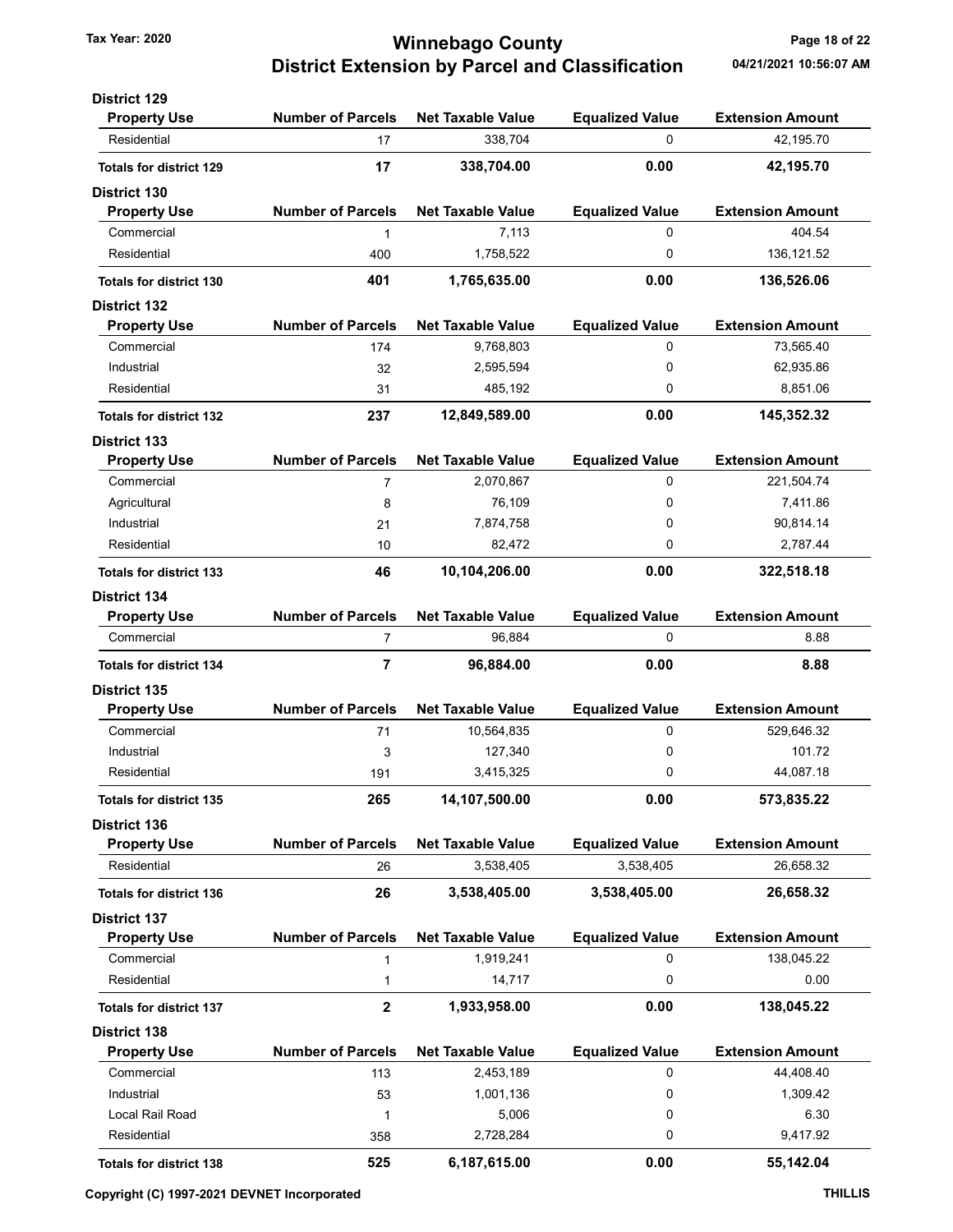### Tax Year: 2020 **Starting County Winnebago County Page 19 of 22** District Extension by Parcel and Classification 04/21/2021 10:56:07 AM

| <b>District 139</b>            |                          |                          |                        |                         |
|--------------------------------|--------------------------|--------------------------|------------------------|-------------------------|
| <b>Property Use</b>            | <b>Number of Parcels</b> | <b>Net Taxable Value</b> | <b>Equalized Value</b> | <b>Extension Amount</b> |
| Industrial                     | 2                        | 457,864                  | 0                      | 38.06                   |
| <b>Totals for district 139</b> | $\mathbf 2$              | 457,864.00               | 0.00                   | 38.06                   |
| <b>District 140</b>            |                          |                          |                        |                         |
| <b>Property Use</b>            | <b>Number of Parcels</b> | <b>Net Taxable Value</b> | <b>Equalized Value</b> | <b>Extension Amount</b> |
| Commercial                     | $\overline{2}$           | 26,534                   | 0                      | 312.90                  |
| Industrial                     | 14                       | 4,546,549                | 0                      | 273,373.60              |
| <b>Totals for district 140</b> | 16                       | 4,573,083.00             | 0.00                   | 273,686.50              |
| <b>District 141</b>            |                          |                          |                        |                         |
| <b>Property Use</b>            | <b>Number of Parcels</b> | <b>Net Taxable Value</b> | <b>Equalized Value</b> | <b>Extension Amount</b> |
| Commercial                     | 24                       | 3,078,675                | 0                      | 24,142.50               |
| Industrial                     | 59                       | 11,415,545               | 0                      | 44,250.96               |
| Residential                    | 43                       | 563,427                  | 0                      | 6,792.80                |
| <b>Totals for district 141</b> | 126                      | 15,057,647.00            | 0.00                   | 75,186.26               |
| <b>District 142</b>            |                          |                          |                        |                         |
| <b>Property Use</b>            | <b>Number of Parcels</b> | <b>Net Taxable Value</b> | <b>Equalized Value</b> | <b>Extension Amount</b> |
| Commercial                     | 119                      | 10,721,538               | 0                      | 366,537.20              |
| Industrial                     | $\overline{2}$           | 85,684                   | 0                      | 628.78                  |
| Residential                    | 202                      | 1,644,121                | 0                      | 14,475.08               |
| <b>Totals for district 142</b> | 323                      | 12,451,343.00            | 0.00                   | 381,641.06              |
| <b>District 143</b>            |                          |                          |                        |                         |
| <b>Property Use</b>            | <b>Number of Parcels</b> | <b>Net Taxable Value</b> | <b>Equalized Value</b> | <b>Extension Amount</b> |
| Commercial                     | 204                      | 4,977,074                | 0                      | 62,226.40               |
| Industrial                     | 50                       | 2,223,991                | 0                      | 17,495.28               |
| Local Rail Road                | 1                        | 741                      | 0                      | 0.00                    |
| Residential                    | 614                      | 5,683,653                | 0                      | 7,400.62                |
| <b>Totals for district 143</b> | 869                      | 12,885,459.00            | 0.00                   | 87,122.30               |
| <b>District 144</b>            |                          |                          |                        |                         |
| <b>Property Use</b>            | <b>Number of Parcels</b> | <b>Net Taxable Value</b> | <b>Equalized Value</b> | <b>Extension Amount</b> |
| Commercial                     | 116                      | 6,541,610                | 0                      | 416,590.00              |
| Industrial                     | 50                       | 2,247,586                | 0                      | 6,642.18                |
| Local Rail Road                | $\mathbf{1}$             | 2,080                    | 0                      | 0.00                    |
| Residential                    | 340                      | 3,466,204                | 0                      | 45,007.54               |
| <b>Totals for district 144</b> | 507                      | 12,257,480.00            | 0.00                   | 468,239.72              |
| <b>District 145</b>            |                          |                          |                        |                         |
| <b>Property Use</b>            | <b>Number of Parcels</b> | <b>Net Taxable Value</b> | <b>Equalized Value</b> | <b>Extension Amount</b> |
| Residential                    | $\mathbf{1}$             | 64,580                   | 0                      | 0.00                    |
| <b>Totals for district 145</b> | 1                        | 64,580.00                | 0.00                   | 0.00                    |
| <b>District 146</b>            |                          |                          |                        |                         |
| <b>Property Use</b>            | <b>Number of Parcels</b> | <b>Net Taxable Value</b> | <b>Equalized Value</b> | <b>Extension Amount</b> |
| Commercial                     | 7                        | 1,198,923                | 0                      | 71,003.42               |
| Agricultural                   | 20                       | 32,006                   | 0                      | 1,557.34                |
| Industrial                     | 6                        | 8,017,464                | 0                      | 431,650.62              |
| Residential                    | 8                        | 258,163                  | 0                      | 24,390.62               |
| <b>Totals for district 146</b> | 41                       | 9,506,556.00             | 0.00                   | 528,602.00              |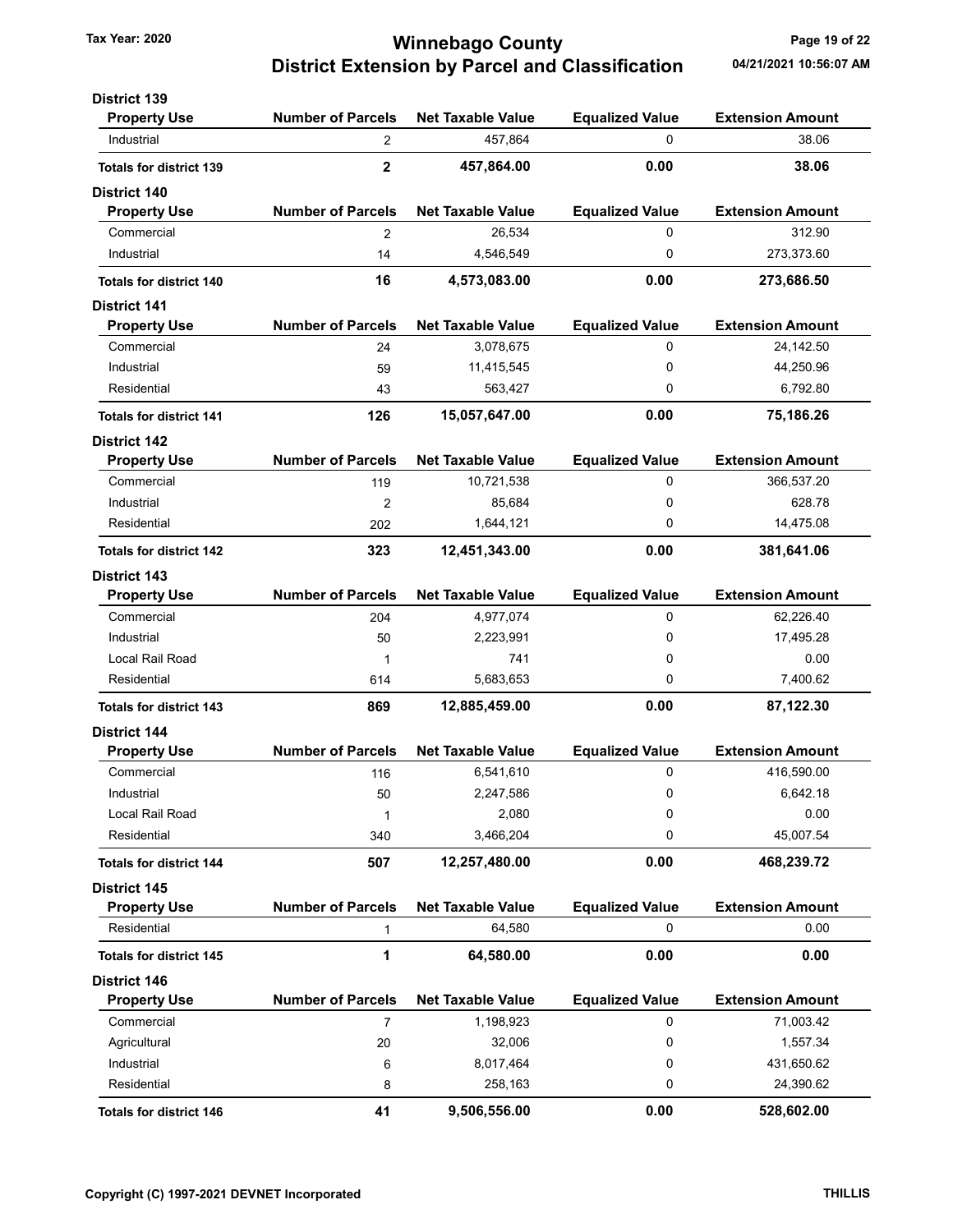# Tax Year: 2020 **Starting County Winnebago County Page 20 of 22** District Extension by Parcel and Classification 04/21/2021 10:56:07 AM

| <b>District 147</b>            |                          |                          |                        |                         |
|--------------------------------|--------------------------|--------------------------|------------------------|-------------------------|
| <b>Property Use</b>            | <b>Number of Parcels</b> | <b>Net Taxable Value</b> | <b>Equalized Value</b> | <b>Extension Amount</b> |
| Commercial                     | 1                        | 16,391                   | 0                      | 0.00                    |
| Agricultural                   | 8                        | 88,089                   | 0                      | 3,014.80                |
| Industrial                     | 13                       | 7,243,929                | 0                      | 683,494.60              |
| Residential                    | 1                        | 17,709                   | 0                      | 1,397.90                |
| <b>Totals for district 147</b> | 23                       | 7,366,118.00             | 0.00                   | 687,907.30              |
| <b>District 148</b>            |                          |                          |                        |                         |
| <b>Property Use</b>            | <b>Number of Parcels</b> | <b>Net Taxable Value</b> | <b>Equalized Value</b> | <b>Extension Amount</b> |
| Agricultural                   | 2                        | 2,750                    | 0                      | 200.30                  |
| Industrial                     | 3                        | 1,642,638                | 0                      | 19,064.20               |
| <b>Totals for district 148</b> | 5                        | 1,645,388.00             | 0.00                   | 19,264.50               |
| <b>District 149</b>            |                          |                          |                        |                         |
| <b>Property Use</b>            | <b>Number of Parcels</b> | <b>Net Taxable Value</b> | <b>Equalized Value</b> | <b>Extension Amount</b> |
| Commercial                     | 5                        | 1,752,380                | 0                      | 61,675.32               |
| Agricultural                   | 2                        | 3,059                    | 0                      | 0.00                    |
| Industrial                     | 34                       | 10,163,180               | 0                      | 438,722.58              |
| <b>Totals for district 149</b> | 41                       | 11,918,619.00            | 0.00                   | 500,397.90              |
| <b>District 150</b>            |                          |                          |                        |                         |
| <b>Property Use</b>            | <b>Number of Parcels</b> | <b>Net Taxable Value</b> | <b>Equalized Value</b> | <b>Extension Amount</b> |
| Agricultural                   | 23                       | 430,401                  | 0                      | 30,101.10               |
| <b>Totals for district 150</b> | 23                       | 430,401.00               | 0.00                   | 30,101.10               |
| <b>District 151</b>            |                          |                          |                        |                         |
| <b>Property Use</b>            | <b>Number of Parcels</b> | <b>Net Taxable Value</b> | <b>Equalized Value</b> | <b>Extension Amount</b> |
| Commercial                     | 3                        | 557,445                  | 0                      | 1,781.90                |
| Agricultural                   | 27                       | 358,354                  | 0                      | 16,283.94               |
| Industrial                     | 7                        | 11,991,460               | 0                      | 1,131,295.34            |
| Residential                    | 6                        | 198,859                  | 0                      | 1,416.72                |
| <b>Totals for district 151</b> | 43                       | 13,106,118.00            | 0.00                   | 1,150,777.90            |
| District 152                   |                          |                          |                        |                         |
| <b>Property Use</b>            | <b>Number of Parcels</b> | <b>Net Taxable Value</b> | <b>Equalized Value</b> | <b>Extension Amount</b> |
| Industrial                     | 4                        | 12,006,685               | 0                      | 1,067,488.14            |
| <b>Totals for district 152</b> | 4                        | 12,006,685.00            | 0.00                   | 1,067,488.14            |
| <b>District 153</b>            |                          |                          |                        |                         |
| <b>Property Use</b>            | <b>Number of Parcels</b> | <b>Net Taxable Value</b> | <b>Equalized Value</b> | <b>Extension Amount</b> |
| Agricultural                   | 18                       | 170,986                  | 0                      | 7,908.80                |
| Industrial                     | 8                        | 10,987,477               | 0                      | 1,061,077.48            |
| Residential                    | 1                        | 5,022                    | 0                      | 0.00                    |
| <b>Totals for district 153</b> | 27                       | 11,163,485.00            | 0.00                   | 1,068,986.28            |
| District 154                   |                          |                          |                        |                         |
| <b>Property Use</b>            | <b>Number of Parcels</b> | <b>Net Taxable Value</b> | <b>Equalized Value</b> | <b>Extension Amount</b> |
| Industrial                     | 1                        | 528,479                  | 0                      | 13,889.00               |
| <b>Totals for district 154</b> | 1                        | 528,479.00               | 0.00                   | 13,889.00               |
| <b>District 155</b>            |                          |                          |                        |                         |
| <b>Property Use</b>            | <b>Number of Parcels</b> | <b>Net Taxable Value</b> | <b>Equalized Value</b> | <b>Extension Amount</b> |
| Commercial                     | 15                       | 5,724,792                | 0                      | 12,243.94               |
| Agricultural                   | 10                       | 8,818                    | 0                      | 16,185.20               |
| <b>Totals for district 155</b> | 25                       | 5,733,610.00             | 0.00                   | 28,429.14               |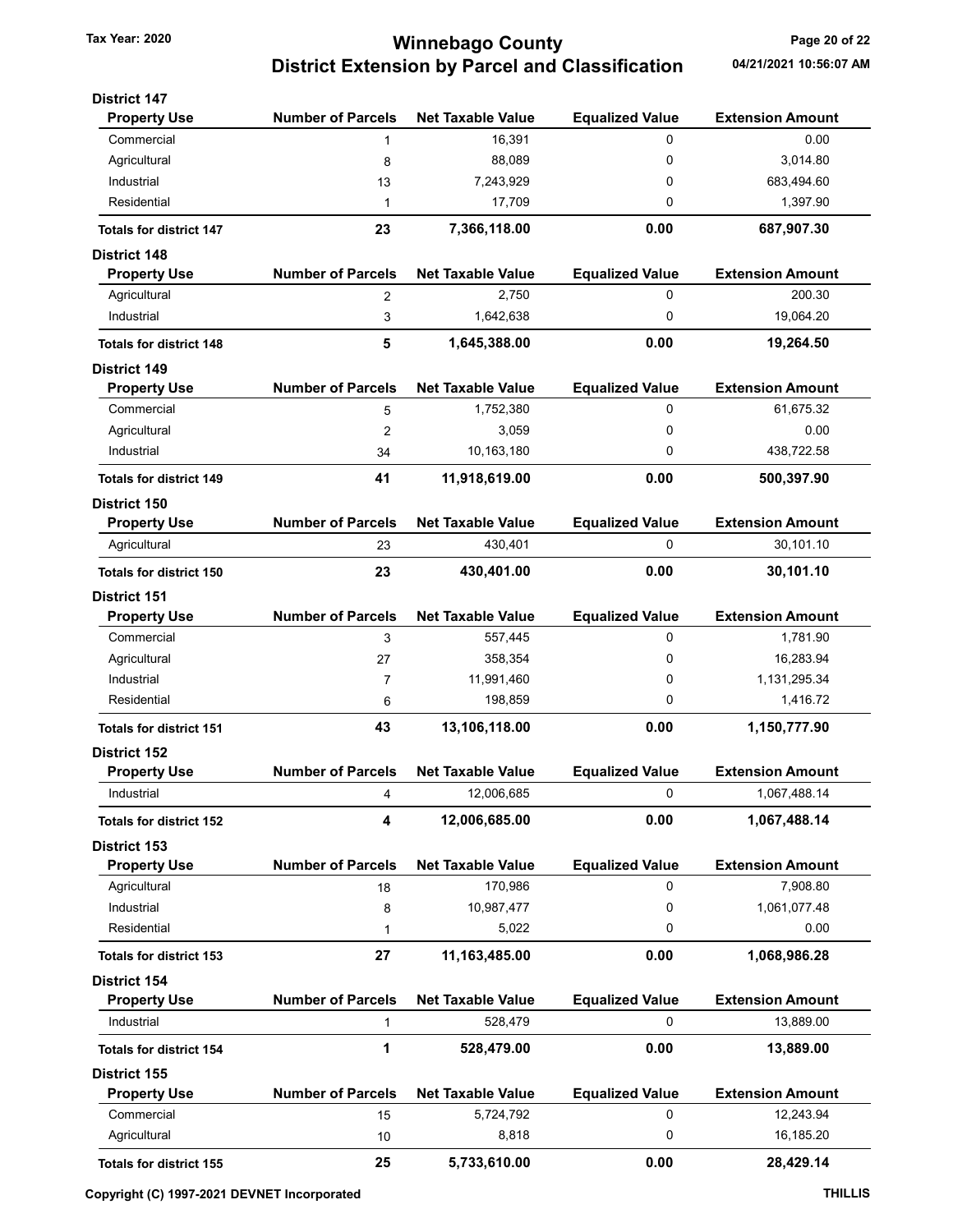### Tax Year: 2020 **Winnebago County Tax Year: 2020** Page 21 of 22 District Extension by Parcel and Classification 04/21/2021 10:56:07 AM

| <b>District 156</b>            |                          |                          |                        |                         |
|--------------------------------|--------------------------|--------------------------|------------------------|-------------------------|
| <b>Property Use</b>            | <b>Number of Parcels</b> | <b>Net Taxable Value</b> | <b>Equalized Value</b> | <b>Extension Amount</b> |
| Residential                    | $\mathbf{1}$             | 3,886                    | 3,886                  | 653.34                  |
| <b>Totals for district 156</b> | 1                        | 3,886.00                 | 3,886.00               | 653.34                  |
| <b>District 157</b>            |                          |                          |                        |                         |
| <b>Property Use</b>            | <b>Number of Parcels</b> | <b>Net Taxable Value</b> | <b>Equalized Value</b> | <b>Extension Amount</b> |
| Commercial                     | 8                        | 553,139                  | $\Omega$               | 51,617.10               |
| Industrial                     | 1                        | 37,840                   | 0                      | 0.00                    |
| Residential                    | 6                        | 29,077                   | 0                      | 334.06                  |
| <b>Totals for district 157</b> | 15                       | 620,056.00               | 0.00                   | 51,951.16               |
| <b>District 158</b>            |                          |                          |                        |                         |
| <b>Property Use</b>            | <b>Number of Parcels</b> | <b>Net Taxable Value</b> | <b>Equalized Value</b> | <b>Extension Amount</b> |
| Agricultural                   | 6                        | 69,257                   | 0                      | 0.00                    |
| Industrial                     | 3                        | 11,345,253               | 0                      | 0.00                    |
| <b>Totals for district 158</b> | 9                        | 11,414,510.00            | 0.00                   | 0.00                    |
| <b>District 159</b>            |                          |                          |                        |                         |
| <b>Property Use</b>            | <b>Number of Parcels</b> | <b>Net Taxable Value</b> | <b>Equalized Value</b> | <b>Extension Amount</b> |
| Commercial                     | 180                      | 41,319,827               | 0                      | 564,901.02              |
| Agricultural                   | 3                        | 3,273                    | 0                      | 0.00                    |
| Residential                    | 173                      | 5,515,151                | 0                      | 28,544.40               |
| <b>Totals for district 159</b> | 356                      | 46,838,251.00            | 0.00                   | 593,445.42              |
| <b>District 164</b>            |                          |                          |                        |                         |
| <b>Property Use</b>            | <b>Number of Parcels</b> | <b>Net Taxable Value</b> | <b>Equalized Value</b> | <b>Extension Amount</b> |
| Commercial                     | 119                      | 4,994,388                | 0                      | 91,878.02               |
| Industrial                     | 52                       | 2,707,038                | 0                      | 66,957.86               |
| Residential                    | 8                        | 55,932                   | 0                      | 607.34                  |
| <b>Totals for district 164</b> | 179                      | 7,757,358.00             | 0.00                   | 159,443.22              |
| <b>District 165</b>            |                          |                          |                        |                         |
| <b>Property Use</b>            | <b>Number of Parcels</b> | <b>Net Taxable Value</b> | <b>Equalized Value</b> | <b>Extension Amount</b> |
| Commercial                     | 25                       | 3,254,029                | 0                      | 134,659.62              |
| Industrial                     | 23                       | 2,784,929                | 0                      | 52,046.18               |
| Residential                    | 8                        | 115,271                  | 0                      | 1,981.38                |
| <b>Totals for district 165</b> | 56                       | 6,154,229.00             | 0.00                   | 188,687.18              |
| <b>District 166</b>            |                          |                          |                        |                         |
| <b>Property Use</b>            | <b>Number of Parcels</b> | <b>Net Taxable Value</b> | <b>Equalized Value</b> | <b>Extension Amount</b> |
| Commercial                     | 91                       | 4,388,299                | 0                      | 85,518.78               |
| Industrial                     | 60                       | 3,996,944                | 0                      | 73,734.82               |
| Residential                    | 45                       | 556,918                  | 0                      | 6,889.80                |
| <b>Totals for district 166</b> | 196                      | 8,942,161.00             | 0.00                   | 166,143.40              |
| <b>District 167</b>            |                          |                          |                        |                         |
| <b>Property Use</b>            | <b>Number of Parcels</b> | <b>Net Taxable Value</b> | <b>Equalized Value</b> | <b>Extension Amount</b> |
| Commercial                     | 70                       | 3,985,858                | 0                      | 57,911.00               |
| Industrial                     | $\overline{c}$           | 52,330                   | 0                      | 214.32                  |
| Residential                    | 27                       | 673,100                  | 0                      | 11,999.70               |
| <b>Totals for district 167</b> | 99                       | 4,711,288.00             | 0.00                   | 70,125.02               |